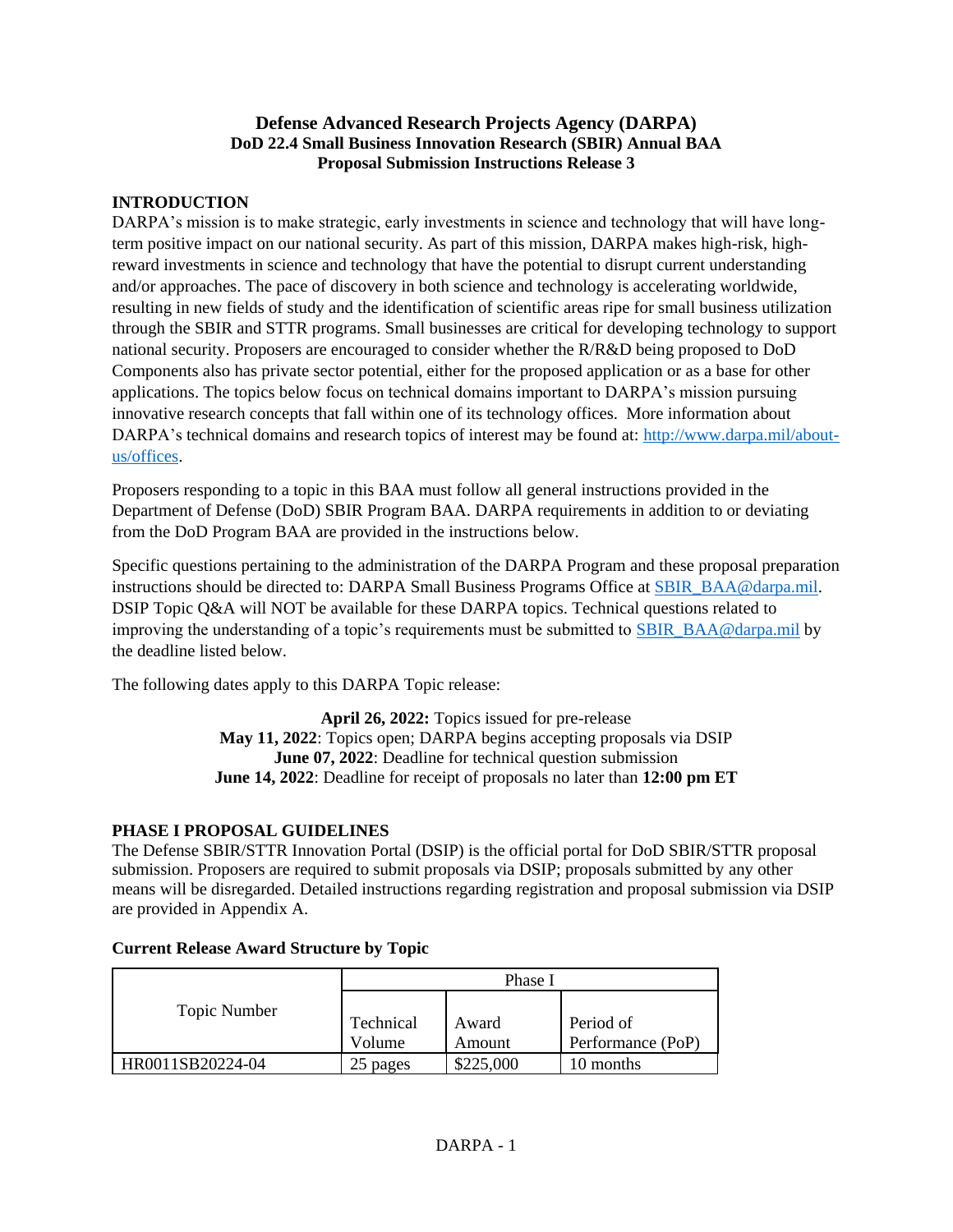#### **Technical Volume (Volume 2)**

The technical volume is not to exceed 20 pages and must follow the formatting requirements provided in the DoD SBIR Program BAA. Phase I commercialization strategy shall not exceed 5 pages. This should be the last section of the Technical Volume and will not count against the 20 page limit.

#### **Content of the Technical Volume**

Proposers should refer to the DARPA Phase I Proposal Instructions, provided on the DARPA Small Business site [\(https://www.darpa.mil/work-with-us/for-small-businesses/participate-sbir](https://www.darpa.mil/work-with-us/for-small-businesses/participate-sbir-sttr-program)[sttr-program\)](https://www.darpa.mil/work-with-us/for-small-businesses/participate-sbir-sttr-program).

## **Cost Volume (Volume 3)**

Please see the chart above for award amounts listed by topic. Proposers are required to use the Phase I – Volume 3: Cost Proposal Template (Excel Spreadsheet) provided on the DARPA Small Business site [\(https://www.darpa.mil/work-with-us/for-small-businesses/participate-sbir-sttr](https://www.darpa.mil/work-with-us/for-small-businesses/participate-sbir-sttr-program)[program\)](https://www.darpa.mil/work-with-us/for-small-businesses/participate-sbir-sttr-program).

## **Company Commercialization Report (CCR) (Volume 4)**

Completion of the CCR as Volume 4 of the proposal submission in DSIP is required. Please refer to the DoD SBIR Program BAA for full details on this requirement. Information contained in the CCR will not be considered by DARPA during proposal evaluations.

## **Supporting Documents (Volume 5)**

In addition to the documents required by DoD, small businesses may also submit additional documentation to support the Technical Volume (Volume 2) and the Cost Volume (Volume 3) in Volume 5.

## **DIRECT TO PHASE II PROPOSAL GUIDELINES**

Proposers should refer to the DARPA Direct to Phase II Proposal Instructions, provided on the DSIP Submission site.

|                     | Direct to Phase II |             |            |               |            |
|---------------------|--------------------|-------------|------------|---------------|------------|
| <b>Topic Number</b> |                    |             | Period of  |               |            |
|                     | Tech               | Award       | Perfomance | Option        |            |
|                     | Volume             | Amount      | (PoP)      | Amount        | Option PoP |
| HR0011SB20224-04    | 65 pages           | \$1,000,000 | 18 months  | \$500,000     | 6 months   |
| HR0011SB20224-05    | 65 pages           | \$1,700,000 | 18 months  | N/A           | N/A        |
| HR0011SB20224-06    | 65 pages           | \$2,750,000 | 24 months  | $$1,225,000*$ | 12 months  |

## **Current Release Award Structure by Topic**

**\*HR0011SB20224-06:** for this topic DARPA will accept DP2 proposals with a total maximum cost/price of \$4,000,000. This maximum cost/price includes a 24-month base period not to exceed \$2,750,000 and a 12-month Option minimum of \$225,000. The base period and the minimum funding for the Option (if exercised) are funded entirely by DARPA. Additionally, if the Option is exercised, DARPA is encouraging the performer to arrange additional program funding with a commercial or government (non-DARPA) partner of up to \$500,000. Any proposed non-DARPA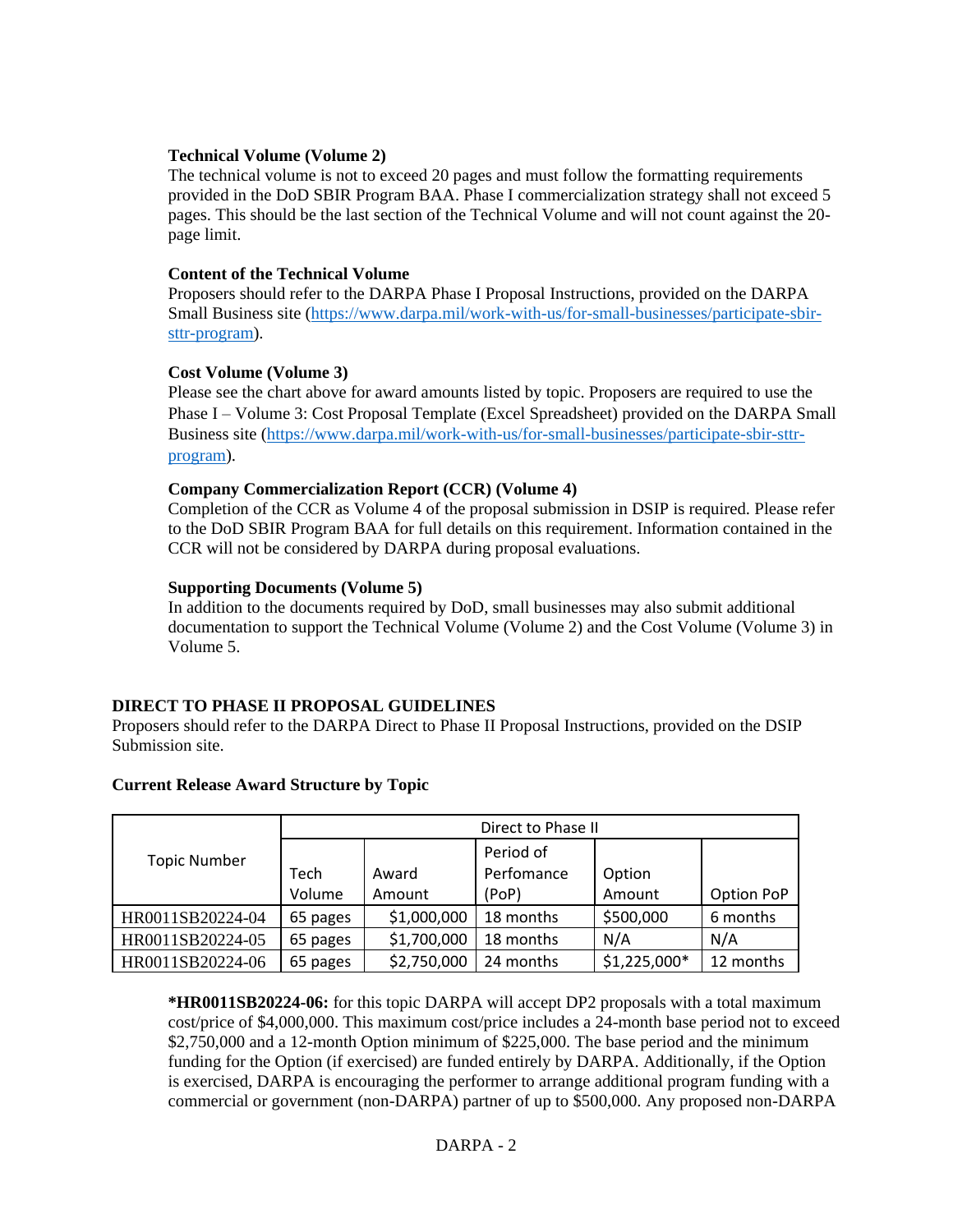funding agreement must be written, signed, and received by DARPA 60 calendar days before the last day of the period of performance of the base period to permit DARPA sufficient time to access as part of the determination to award the Option effort. DARPA will match up to \$500,000 of non-DARPA funds under a written, signed, and timely submitted agreement. Securing a non-DARPA funding agreement does not obligate DARPA to exercise the Option effort, nor will the lack of a written funding agreement prevent the performer from receiving an Option. DARPA will make option award decisions based on performance and funding availability.

## **Technical Volume (Volume 2)**

If a proposer can provide adequate documentation to substantiate that the scientific and technical merit and feasibility described in the Phase I section of the topic has been met and describes the potential commercial applications, the Direct to Phase II (DP2) authority allows the Department of Defense (DoD) to make an award to a small business concern under Phase II of the SBIR program without regard to whether the small business concern was provided an award under Phase I of an SBIR program. This SBO is accepting DP2 proposal submissions.

DP2 Feasibility Documentation shall not exceed 20 pages. DP2 Technical Proposal shall not exceed 40 pages. Phase I commercialization strategy shall not exceed 5 pages. This should be the last section of the Technical Volume and will not count against the 40-page limit.

## **Content of the Technical Volume**

Proposers should refer to the DARPA Phase I Proposal Instructions, provided on the DARPA Small Business site [\(https://www.darpa.mil/work-with-us/for-small-businesses/participate-sbir](https://www.darpa.mil/work-with-us/for-small-businesses/participate-sbir-sttr-program)[sttr-program\)](https://www.darpa.mil/work-with-us/for-small-businesses/participate-sbir-sttr-program).

#### **Cost Volume (Volume 3)**

Please see the chart above for award amounts listed by topic. Proposers are required to use the Phase I – Volume 3: Cost Proposal Template (Excel Spreadsheet) provided on the DARPA Small Business site [\(https://www.darpa.mil/work-with-us/for-small-businesses/participate-sbir-sttr](https://www.darpa.mil/work-with-us/for-small-businesses/participate-sbir-sttr-program)[program\)](https://www.darpa.mil/work-with-us/for-small-businesses/participate-sbir-sttr-program).

## **Company Commercialization Report (CCR) (Volume 4)**

Completion of the CCR as Volume 4 of the proposal submission in DSIP is required. Please refer to the DoD SBIR Program BAA for full details on this requirement. Information contained in the CCR will not be considered by DARPA during proposal evaluations.

#### **Supporting Documents (Volume 5)**

In addition to the documents required by DoD, small businesses may also submit additional documentation to support the Technical Volume (Volume 2) and the Cost Volume (Volume 3) in Volume 5.

## **PHASE II PROPOSAL GUIDELINES**

Phase II proposals may only be submitted by Phase I awardees. Should DARPA have funding available and decide to proceed with a Phase II, proposers awarded a Phase I contract will be eligible to submit a proposal for Phase II and will be contacted to do so by the DARPA Small Business Programs Office at the appropriate time during their Phase I period of performance. Phase II proposals will be evaluated in accordance with the applicable DoD or DARPA SBIR BAA. Phase II selection(s) are at the sole discretion of the government and are subject to funding availability and Phase I performance.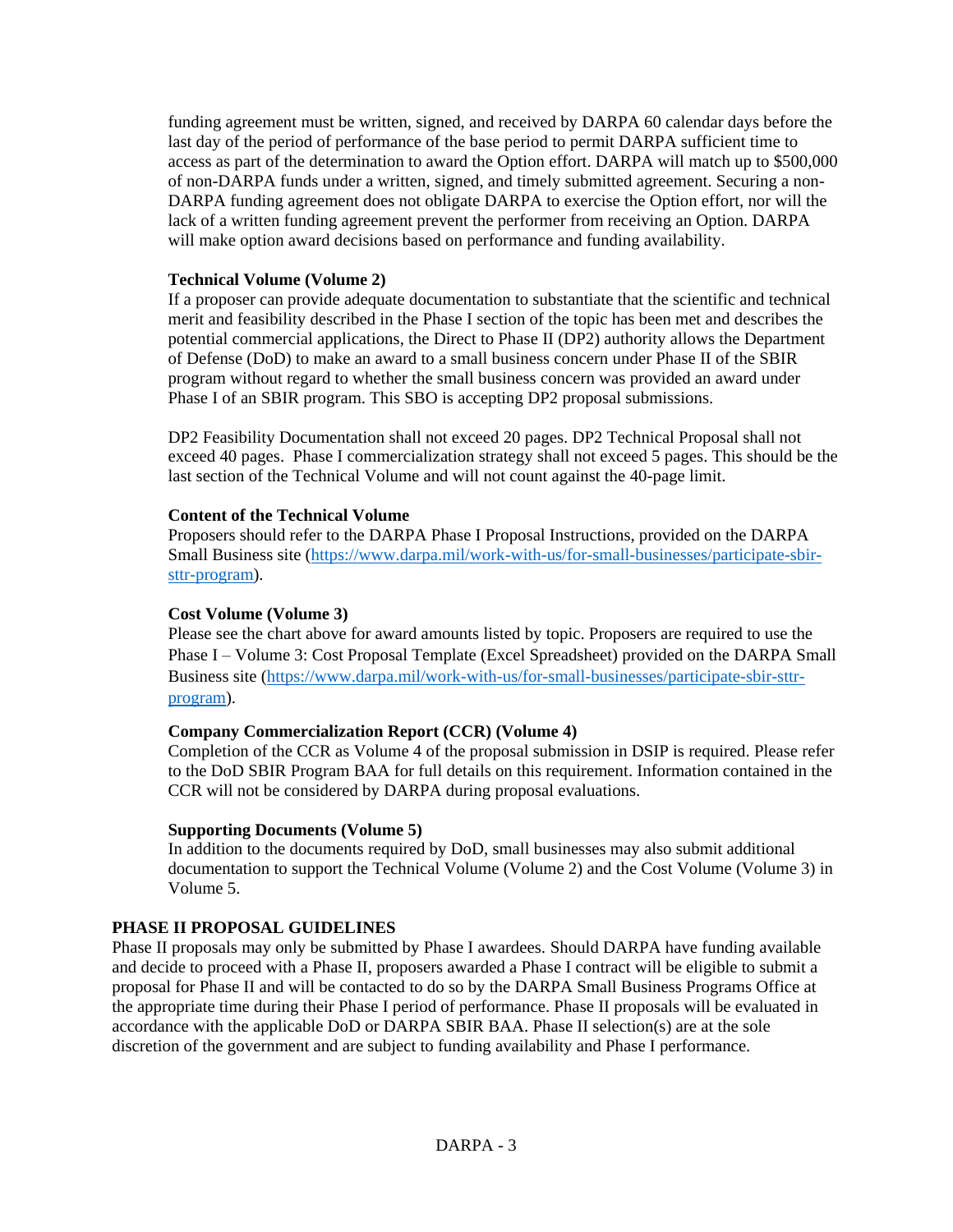## **Current Release Award Structure by Topic**

|                  | Phase II |             |            |           |                  |
|------------------|----------|-------------|------------|-----------|------------------|
| Topic Number     |          |             | Period of  |           |                  |
|                  | Tech     | Award       | Perfomance | Option    | Option PoP       |
|                  | Volume   | Amount      | (PoP)      | Amount    |                  |
| HR0011S210002-04 | 45 pages | \$1,000,000 | 24 months  | \$500,000 | $12 \text{ mos}$ |

Technical Proposal shall not exceed 40 pages. Phase II commercialization strategy shall not exceed 5 pages. It should be the last section of the Technical Volume and will not count against the 40-page limit.

# **DISCRETIONARY TECHNICAL AND BUSINESS ASSISTANCE (TABA)**

DARPA does not offer TABA funding.

## **EVALUATION AND SELECTION**

All proposals will be evaluated in accordance with the evaluation criteria listed in the DoD SBIR 2022.4 BAA. DARPA will conduct an evaluation of each conforming proposal. Proposals that do not comply with the requirements detailed in this BAA and the research objective(s) of the corresponding topic are considered non-conforming and therefore are not evaluated nor considered for award.

Using the evaluation criteria, the Government will evaluate each proposal in its entirety, documenting the strengths and weaknesses relative to each evaluation criterion, and, based on these identified strengths and weaknesses, determine the proposal's overall selectability. Proposals will not be evaluated against each other during the evaluation process, but rather evaluated on their own individual merit to determine how well the proposal meets the criteria stated in this BAA and the corresponding DARPA topic.

Awards will be made to proposers whose proposals are determined to be the most advantageous to the Government, consistent with instructions and evaluation criteria specified in the DoD SBIR 2022.4 BAA and availability of funding. Given the limited funding available for each topic released, not all proposals considered selectable will be selected for funding.

For the purposes of this proposal evaluation process, a selectable proposal is defined as follows:

Selectable: A selectable proposal is a proposal that has been evaluated by the Government against the evaluation criteria listed in the DoD SBIR 2022.4 BAA and DARPA topic, and the strengths of the overall proposal outweighs its weaknesses. Additionally, there are no accumulated weaknesses that would require extensive negotiations and/or a resubmitted proposal.

For the purposes of this proposal evaluation process, a non-selectable proposal is defined as follows:

Non-Selectable: A proposal is considered non-selectable when the proposal has been evaluated by the Government against the evaluation criteria listed in the DoD SBIR 2022.4 BAA and DARPA topic, and the strengths of the overall proposal do not outweigh its weaknesses.

Proposing firms will be notified of selection or non-selection status for a Phase I award within 90 days of the closing date of the DoD SBIR 2022.4 BAA. It is the policy of DARPA to treat all proposals as source selection information and to disclose their contents only for the purpose of evaluation. Restrictive notices notwithstanding, during the evaluation process, submissions may be handled by support contractors for administrative purposes and/or to assist with technical evaluation. All DARPA support contractors are expressly prohibited from performing DARPA-sponsored technical research and are bound by appropriate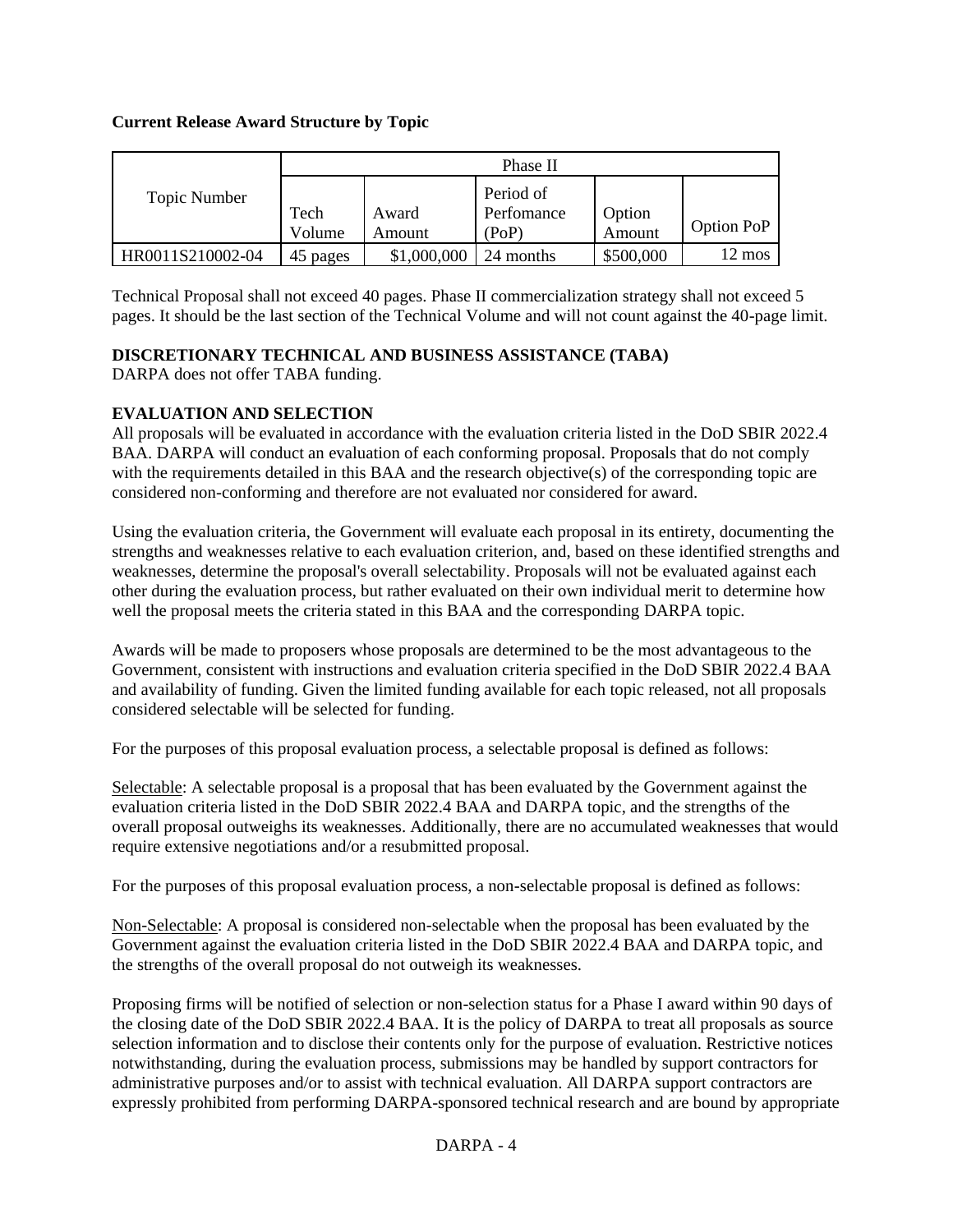nondisclosure agreements. Input on technical aspects of the proposals may be solicited by DARPA from other Government and/or non-Government consultants/experts who are strictly bound by the appropriate non-disclosure requirements. No submissions will be returned. Upon completion of the evaluation and selection process, an electronic copy of each proposal received will be retained at DARPA.

Proposal titles, abstracts, anticipated benefits, and keywords of proposals that are selected for contract award will undergo a DARPA Policy and Security Review. Proposal titles, abstracts, anticipated benefits, and keywords are subject to revision and/or redaction by DARPA. Final approved versions of proposal titles, abstracts, anticipated benefits, and keywords may appear on the DoD SBIR/STTR awards website and/or the SBA's SBIR/STTR award website (https://www.sbir.gov/sbirsearch/award/all).

Refer to the DoD SBIR 2022.4 Program BAA for procedures to protest the Announcement. As further prescribed in FAR 33.106(b), FAR 52.233-3, Protests regarding the selection decision should be submitted to:

> DARPA Contracts Management Office (CMO) 675 N. Randolph Street Arlington, VA 22203 E-mail: scott.ulrey@darpa.mil and sbir@darpa.mil

## **AWARD AND CONTRACT INFORMATION**

## **1. General Award Information**

Multiple awards are anticipated. DARPA may award FAR-based government contracts (Firm- Fixed Price or Cost-Plus Reimbursement) or Other Transactions for Prototypes agreement (under the authority of 10 U.S.C. § 2371b) subject to approval of the Contracting Officer. The amount of resources made available for each topic issued under this BAA will depend on the quality of the proposals received and the availability of funds.

Small businesses that are owned in majority part by multiple venture capital operating companies (VCOCs), hedge funds, or private equity funds are eligible to submit applications or receive awards.

The Government reserves the right to select for negotiation all, some, one, or none of the proposals received in response to this announcement and to make awards with or without communications with proposers. Additionally, the Government reserves the right to award all, some, one, or none of the options on the contract(s)/agreement(s) of the performers based on available funding and technical performance. If warranted, portions of resulting awards may be segregated into pre-priced options. Additionally, DARPA reserves the right to accept proposals in their entirety or to select only portions of proposals for award. In the event that DARPA desires to award only portions of a proposal, negotiations may be opened with that proposer. The Government reserves the right to fund proposals in phases with options for continued work, as applicable.

The Government reserves the right to request any additional, necessary documentation once it makes the award instrument determination. The Government reserves the right to remove a proposal from award consideration should the parties fail to reach agreement on award terms, conditions, and price within a reasonable time, and/or the proposer fails to provide requested additional information within three business days.

In all cases, the Government Contracting Officer reserves the right to select award instrument type, regardless of instrument type proposed, and to negotiate all instrument terms and conditions with selectees. DARPA will apply publication or other restrictions, as necessary, if it determines that the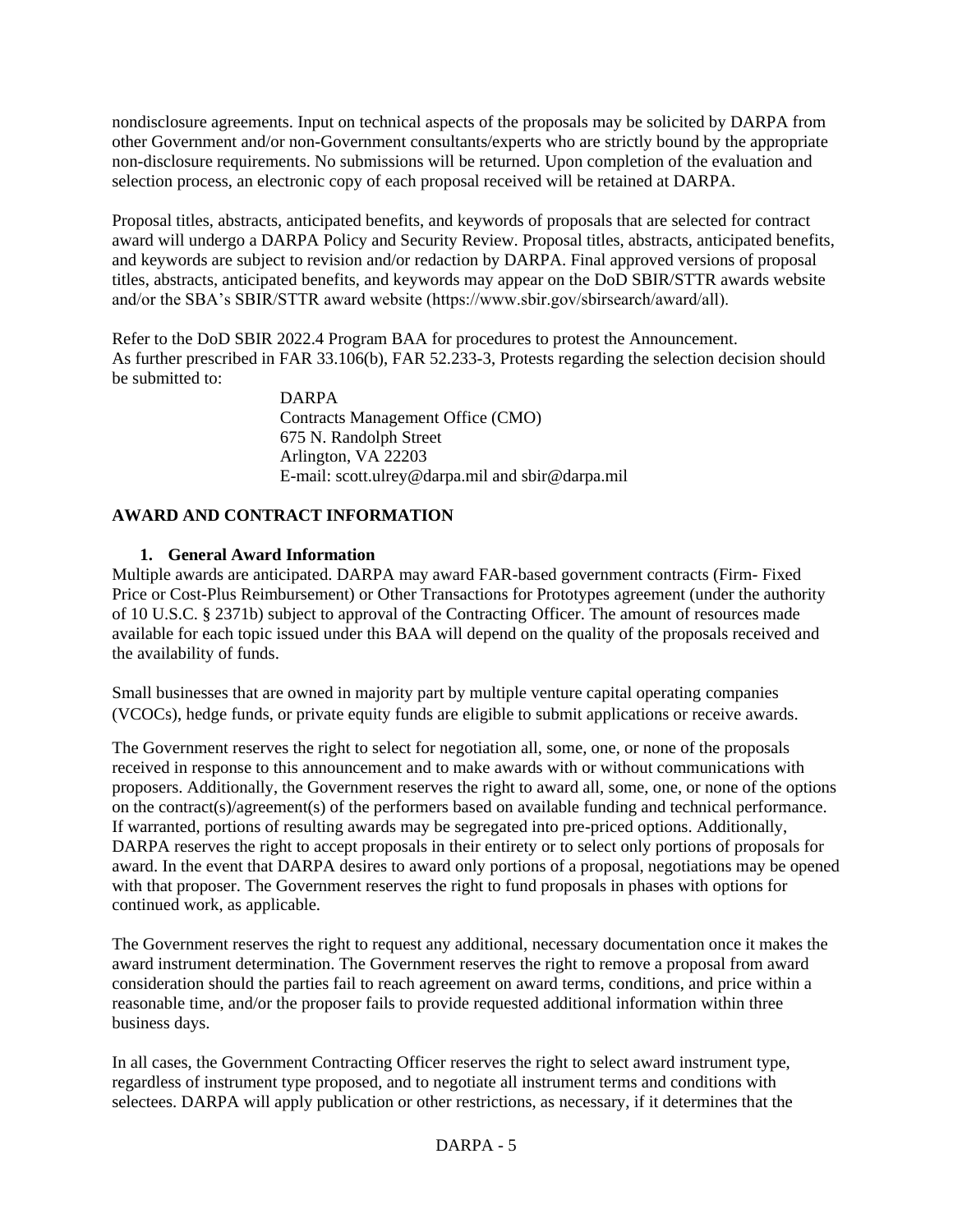research resulting from the proposed effort will present a high likelihood of disclosing performance characteristics of military systems or manufacturing technologies that are unique and critical to defense. Any award resulting from such a determination will include a requirement for DARPA permission before publishing any information or results on the program. For more information on publication restrictions, see the DoD SBIR 2022.4 BAA.

Because of the desire to streamline the award negotiation and program execution process, proposals identified for negotiation will result in negotiating a type of instrument for award that is in the best interest of the Government. In the case of an OT for Prototype agreement under DARPA's authority to award OTs for prototype projects, 10 U.S.C. § 2371b, use of an OT provides significant opportunities for flexible execution to assist in meeting DARPA's aggressive SBIR/STTR program goals.

All proposers that wish to consider an OT award should carefully read the following:

The flexibility of the OT award instrument is beneficial to the program because the Performer will be able to apply its best practices as required to carry out the research project that may be outside of the Federal Acquisition Regulation (FAR) process-driven requirements. Streamlined practices will be used, such as milestone-driven performance, intended to reduce time and effort on award administration tasks and permit performers to focus on the research effort and rapid prototyping. Because of this ability, OTs provide the Agreements Officer the flexibility to create an award instrument that contains terms and conditions that promote commercial transition, reduce some administratively burdensome acquisition regulations, and meet SBIR/STTR program goals.

Proposers must only propose an OT agreement with fixed payable milestones. Fixed payable milestones are fixed payments based on successful completion of the milestone accomplishments agreed to in the milestone plan. Refer to the Other Transactions for Prototypes Fact Sheet and Other Transaction for Prototype Agreement, available at [https://www.darpa.mil/work-with-us/for-small-businesses/participate](https://www.darpa.mil/work-with-us/for-small-businesses/participate-sbir-sttr-program)[sbir-sttr-program.](https://www.darpa.mil/work-with-us/for-small-businesses/participate-sbir-sttr-program) Specific milestones will be based upon the research objectives detailed in the SBO.

Please see<https://www.darpa.mil/work-with-us/for-small-businesses/participate-sbir-sttr-program> for more information on OTs.

# **2. Transition and Commercialization Support Program (TCSP)**

DARPA will provide services to Phase II or DP2 awardees upon contract execution through the Transition and Commercialization Support Program (TCSP) at no cost to awardees. The TCSP goal is to maximize the potential for SBIR/STTR companies to move their technology beyond Phase II, and into other research and development programs for further maturity, or into solutions or products for DoD acquisition programs, other Federal programs, and/or the commercial market. Please visit https://www.darpa.mil/work-with-us/for-small-businesses/commercialization-continued for more information on DARPA TCSP.

## **3. Embedded Entrepreneurship Initiative**

Awardees of SBIR funding pursuant to this BAA may be eligible to participate in the DARPA Embedded Entrepreneurship Initiative (EEI) during the Period of Performance. Invitation to participate in EEI is at the sole discretion of the Government based on evaluation of technical and commercial factors and subject to program balance and the availability of funding. EEI is a limited scope program offered by DARPA, at DARPA's discretion, to a small subset of awardees. The goal of DARPA's EEI is to increase the likelihood that DARPA-funded technologies take root in the U.S. and provide new capabilities for national defense. EEI supports DARPA's mission "to make pivotal investments in breakthrough technologies and capabilities for national security" by accelerating the transition of innovations out of the lab and into new capabilities for the Department of Defense (DoD). EEI investment supports development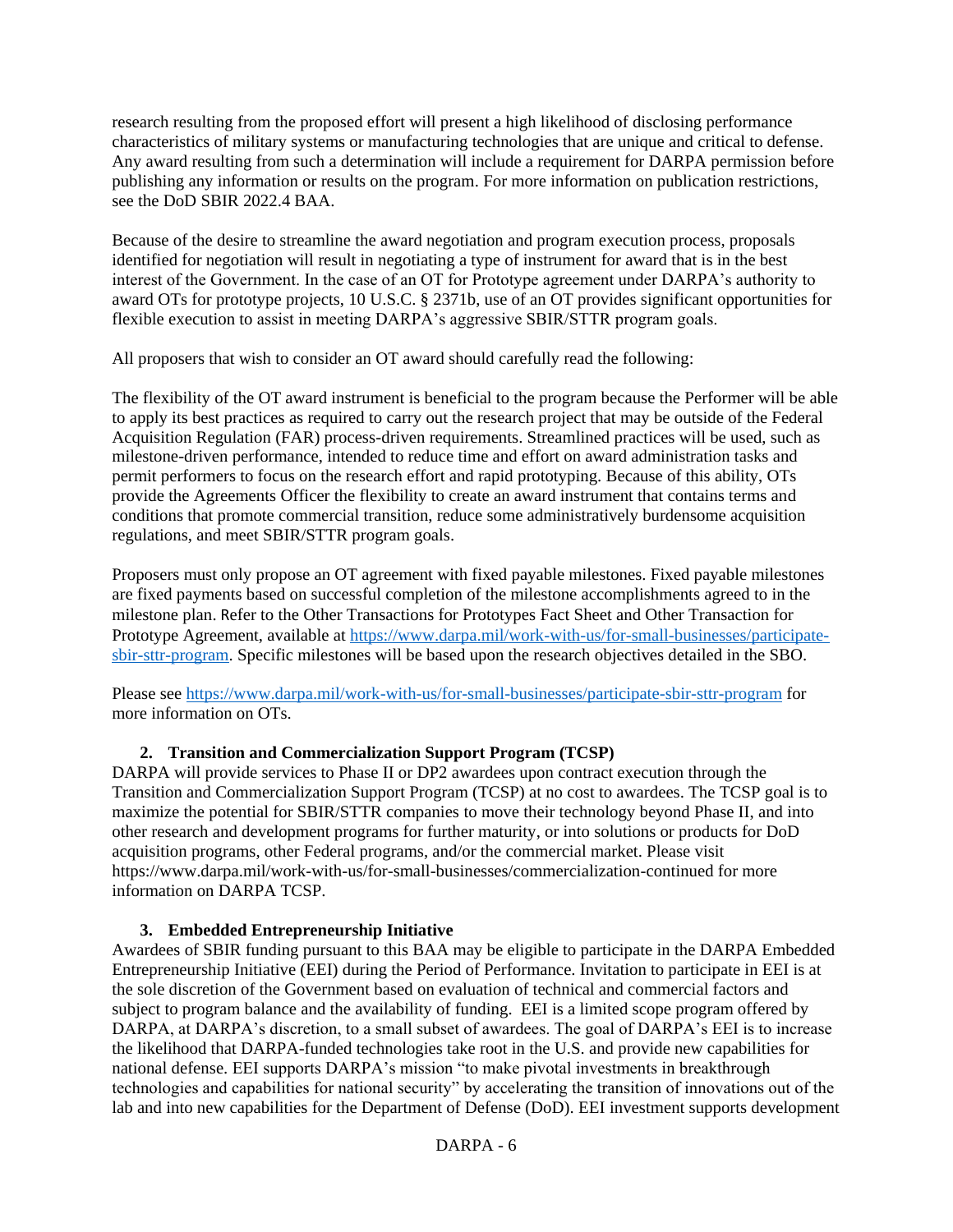of a robust and deliberate Go-to-Market strategy for selling technology product to the government and commercial markets and positions DARPA awardees to attract U.S. investment. The following is for informational and planning purposes only and does not constitute solicitation of proposals to the EEI.

There are three elements to DARPA's EEI: (1) A Senior Commercialization Advisor (SCA) from DARPA who works with the Program Manager (PM) to examine the business case for the awardee's technology and uses commercial methodologies to identify steps toward achieving a successful transition of technology to the government and commercial markets; (2) Connections to potential industry and investor partners via EEI's Investor Working Groups; and (3) Additional funding on an awardee's contract for the awardee to hire an embedded entrepreneur to achieve specific milestones in a Go-to-Market strategy for transitioning the technology to products that serve both defense and commercial markets. This embedded entrepreneur's qualifications should include business experience within the target industries of interest, experience in commercializing early stage technology, and the ability to communicate and interact with technical and non-technical stakeholders. Funding for EEI is typically no more than \$250,000 per awardee over the duration of the award. An awardee may apportion EEI funding to hire more than one embedded entrepreneur, if achieving the milestones requires different expertise that can be obtained without exceeding the awardee's total EEI funding. The EEI effort is intended to be conducted concurrent with the research program without extending the period of performance.

## *EEI Application Process*:

After receiving an award under the solicitation, awardees interested in being considered for EEI should notify their DARPA Program Manager (PM) during the period of performance. Timing of such notification should ideally allow sufficient time for DARPA and the awardee to review the awardee's initial transition plan, identify milestones to achieve under EEI, modify the award, and conduct the work required to achieve such milestones within the original award period of performance. These steps may take 9-18 months to complete, depending on the technology. If the DARPA PM determines that EEI could be of benefit to transition the technology to product(s) the Government needs, the PM will refer the performer to DARPA Commercial Strategy.

DARPA Commercial Strategy will then contact the performer, assess fitness for EEI, and in consultation with the DARPA technical office, determine whether to invite the performer to participate in the EEI. Factors that are considered in determining fitness for EEI include DoD/Government need for the technology; competitive approaches to enable a similar capability or product; risks and impact of the Government's being unable to access the technology from a sustainable source; Government and commercial markets for the technology; cost and affordability; manufacturability and scalability; supply chain requirements and barriers; regulatory requirements and timelines; Intellectual Property and Government Use Rights, and available funding.

Invitation to participate in EEI is at the sole discretion of DARPA and subject to program balance and the availability of funding. EEI participants' awards may be subsequently modified bilaterally to amend the Statement of Work to add negotiated EEI tasks, provide funding, and specify a milestone schedule which will include measurable steps necessary to build, refine, and execute a Go-to-Market technology transition plan aimed at delivering new capabilities for national defense. Milestone examples are available at: [https://www.darpa.mil/work-with-us/contract-management.](https://www.darpa.mil/work-with-us/contract-management)

Awardees under this solicitation are eligible to be considered for participation in EEI, but selection for award under this solicitation does not imply or guarantee participation in EEI.

For more information please refer to the EEI website [https://eei.darpa.mil/.](https://eei.darpa.mil/)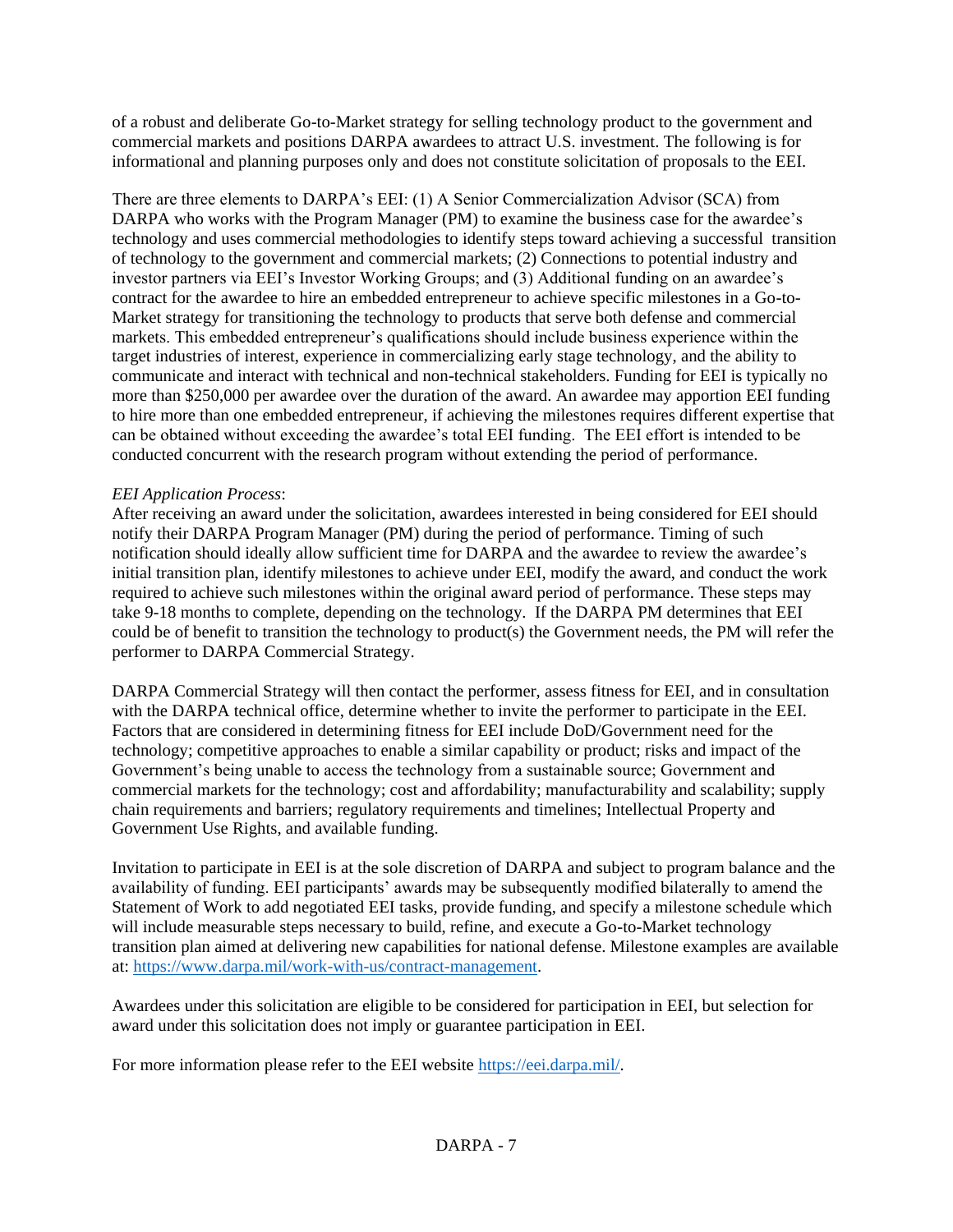## **ADDITIONAL INFORMATION**

DARPA intends to use electronic mail for all correspondence regarding these topics. Questions related to the technical aspect of the research objectives and awards specifically related to a topic should be emailed to [SBIR\\_BAA@darpa.mil.](mailto:SBIR_BAA@darpa.mil) Please reference the topic number in the subject line. All questions must be in English and must include the name, email address, and the telephone number of a point of contact.

DARPA will attempt to answer questions in a timely manner; however, questions submitted within seven (7) calendar days of the proposal due date listed herein may not be answered. DARPA will post a consolidated Frequently Asked Questions (FAQ) document. To access the posting please visit: [http://www.darpa.mil/work-with-us/opportunities.](http://www.darpa.mil/work-with-us/opportunities) Under the topic number summary, there will be a link to the FAQ. The FAQ will be updated on an ongoing basis until one week prior to the proposal due date.

Technical support for the Defense SBIR/STTR Innovation Portal (DSIP) is available Monday through Friday, 9:00 a.m. – 5:00 p.m. ET. Requests for technical support must be emailed to [DoDSBIRSupport@reisystems.com](mailto:DoDSBIRSupport@reisystems.com) with a copy to [SBIR\\_BAA@darpa.mil.](mailto:SBIR_BAA@darpa.mil)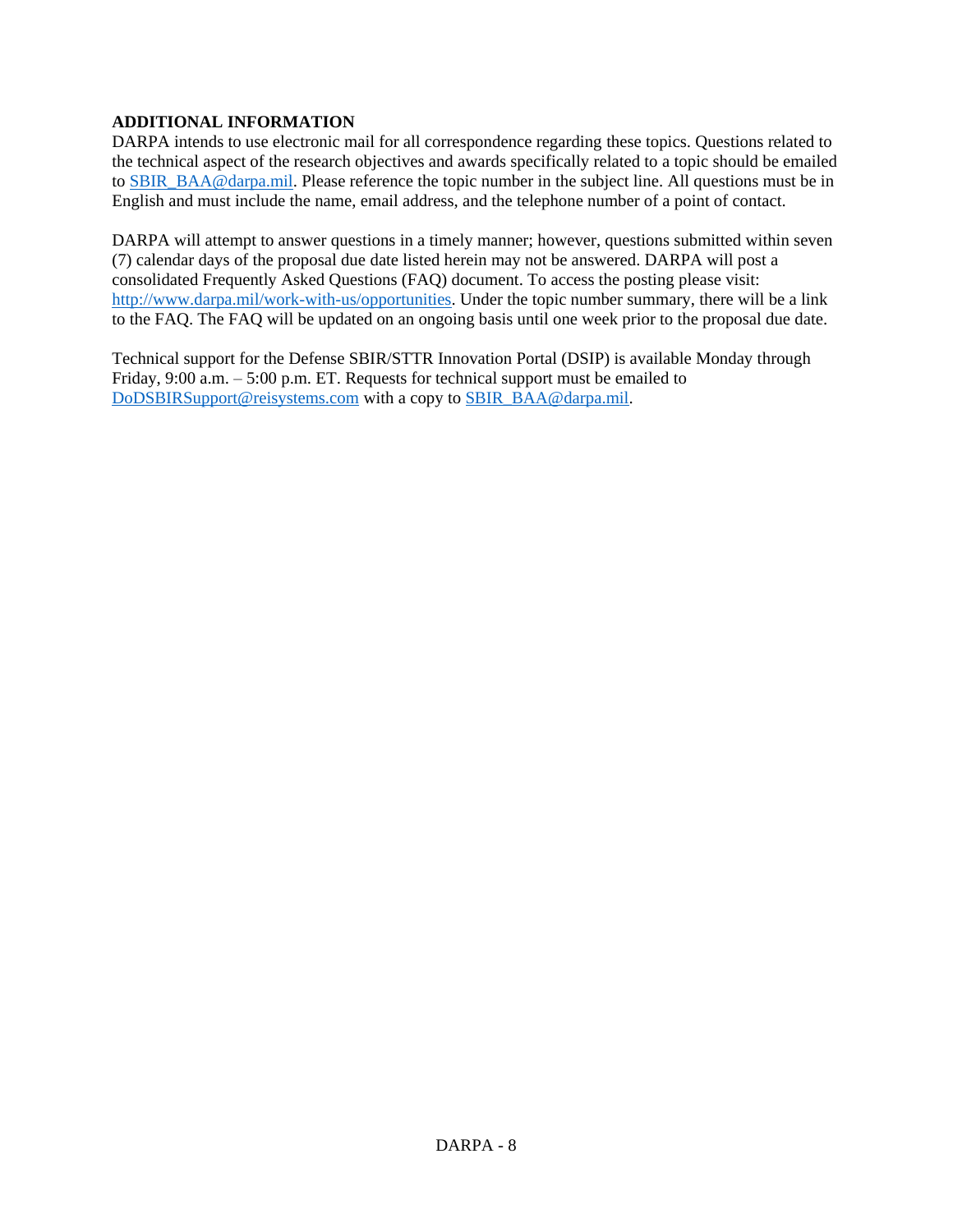# **Appendix A: DARPA PHASE I PROPOSAL INSTRUCTIONS**

# **I. Introduction**

A complete proposal submission consists of:

Volume 1: Proposal Cover Sheet Volume 2: Technical Volume Volume 3: Cost Volume Volume 4: Company Commercialization Report Volume 5: Supporting Documents Volume 6: Fraud, Waste and Abuse Training

The Defense SBIR/STTR Innovation Portal (DSIP) provides a structure for building the proposal volumes and submitting a consolidated proposal package. If this is your first time submitting an SBIR or STTR proposal using DSIP, please review detailed training guides at [https://www.dodsbirsttr.mil/submissions/learning-support/training-materials.](https://www.dodsbirsttr.mil/submissions/learning-support/training-materials) It is the responsibility of the proposing firm to ensure that a complete proposal package is certified and submitted by the close date listed in the TOPIC to which they are responding.

To assist in proposal development, templates for Volume 2: Technical Volume and Volume 3: Cost Volume have been provided as attachments to the announcement posted at [https://www.darpa.mil/work-with-us/for-small-businesses/participate-sbir-sttr-program.](https://www.darpa.mil/work-with-us/for-small-businesses/participate-sbir-sttr-program) Use of these templates is mandatory.

# **II. Proprietary Information**

Proposers that include in their proposals data that they do not want disclosed to the public for any purpose, or used by the Government except for evaluation purposes, shall follow instructions in the DoD SBIR 2022.4/STTR 2022.D BAA regarding marking propriety proposal information.

## **III. Phase I Proposal Instructions**

## **a. Proposal Cover Sheet (Volume 1)**

The Cover Sheet must include a brief technical abstract of no more than 3000 characters that describes the proposed R&D project with a discussion of anticipated benefits and potential commercial applications. **Do not include proprietary or classified information in the Proposal Cover Sheet**. If your proposal is selected for award, the technical abstract and discussion of anticipated benefits may be publicly released.

# **b. Format of Technical Volume (Volume 2)**

- 1. Type of file: The Technical Volume must be a single Portable Document Format (PDF) file, including graphics. Perform a virus check before uploading the Technical Volume file. If a virus is detected, it may cause rejection of the proposal. **Do not lock or encrypt the uploaded file**. **Do not include or embed active graphics such as videos, moving pictures, or other similar media in the document.**
- 2. Length: The length of the technical volume will be specified by the corresponding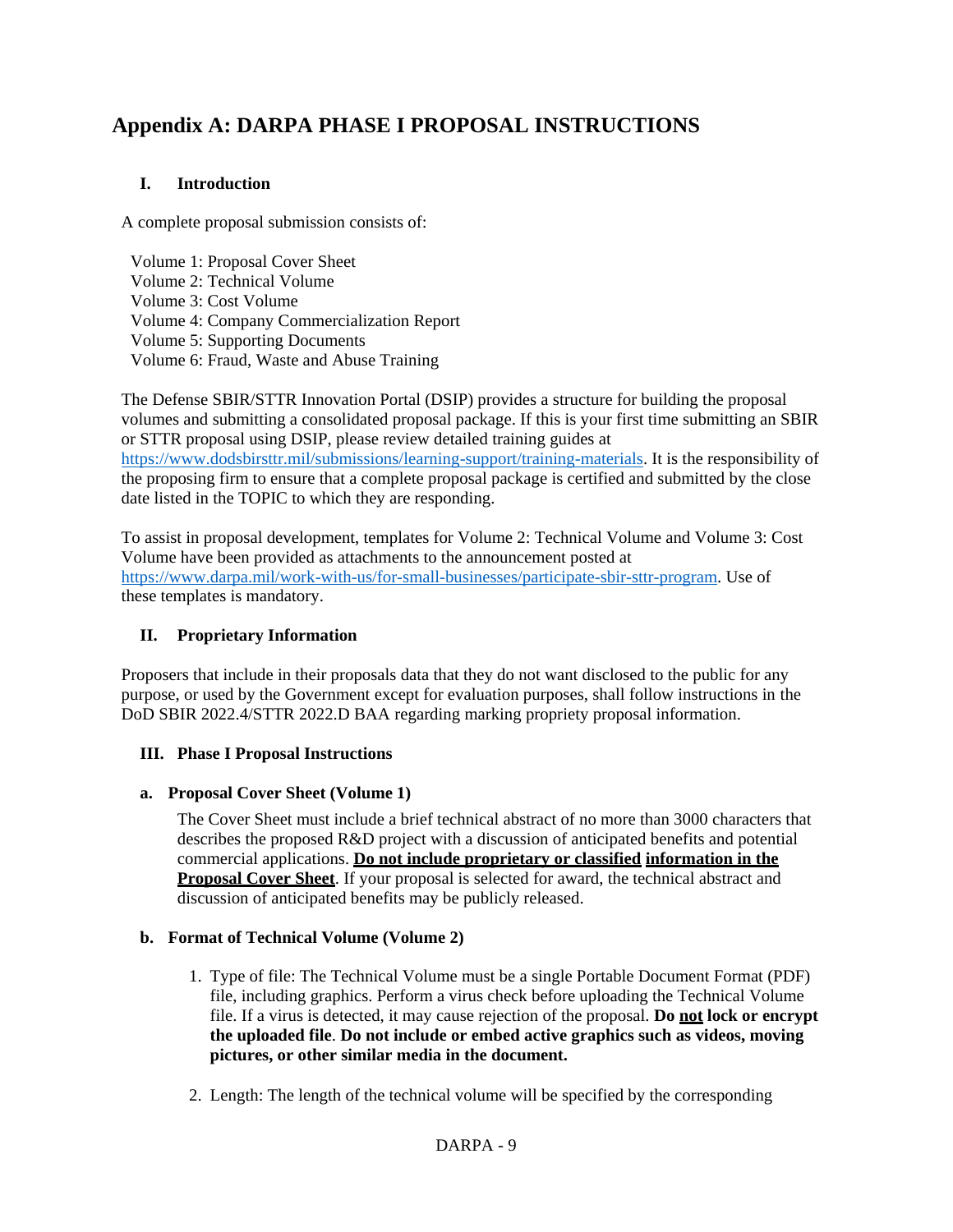topic. The Government will not consider pages in excess of the page count limitations.

3. Layout: Number all pages of your proposal consecutively. Font size should not be smaller than 10-point on standard  $8-1/2$ " x 11" paper with one-inch margins. The header on each page of the Technical Volume should contain your company name, topic number, and proposal number assigned by DSIP when the Cover Sheet was created. The header may be included in the one-inch margin. Please refer to the attachment titled Phase I Template – Volume 2: Technical Volume at [https://www.darpa.mil/work-with](https://www.darpa.mil/work-with-us/for-small-businesses/participate-sbir-sttr-program)[us/for-small-businesses/participate-sbir-sttr-program](https://www.darpa.mil/work-with-us/for-small-businesses/participate-sbir-sttr-program) for additional details.

## **c. Content of the Technical Volume (Volume 2)**

The Technical Volume should cover the following items in the order given below:

- 1. **Identification and Significance of the Problem or Opportunity.** Define the specific technical problem or opportunity addressed and its importance.
- 2. **Phase I Technical Objectives.** Enumerate the specific objectives of the Phase I work, including the questions the research and development effort will try to answer to determine the feasibility of the proposed approach.

# 3. **Phase I Statement of Work (including Subcontractors' Efforts)**

- a) Provide an explicit, detailed description of the Phase I approach. The Statement of Work should indicate what tasks are planned, how and where the work will be conducted, a schedule of major events, and the final product(s) to be delivered. The Phase I effort should attempt to determine the technical feasibility of the proposed concept. The methods planned to achieve each objective or task should be discussed explicitly and in detail. This section should be a substantial portion of the Technical Volume section.
- b) The topic may have been identified by the Program Manager as research or activities involving Human/Animal Subjects and/or Recombinant DNA. In the event that Phase I performance includes performance of these kinds of research or activities, please identify the applicable protocols and how those protocols will be followed during Phase I. Please note that funds cannot be released or used on any portion of the project involving human/animal subjects or recombinant DNA research or activities until all of the proper approvals have been obtained (see DoD SBIR 2022.4/STTR 2022.D BAA).
- 4. **Related Work**. Describe significant activities directly related to the proposed effort, including any conducted by the PI, the proposing firm, consultants, or others. Describe how these activities interface with the proposed project and discuss any planned coordination with outside sources. The technical volume must persuade reviewers of the proposer's awareness of the state-of-the-art in the specific topic. Describe previous work not directly related to the proposed effort but similar. Provide the following: (1) short description, (2) client for which work was performed (including individual to be contacted and phone number), and (3) date of completion.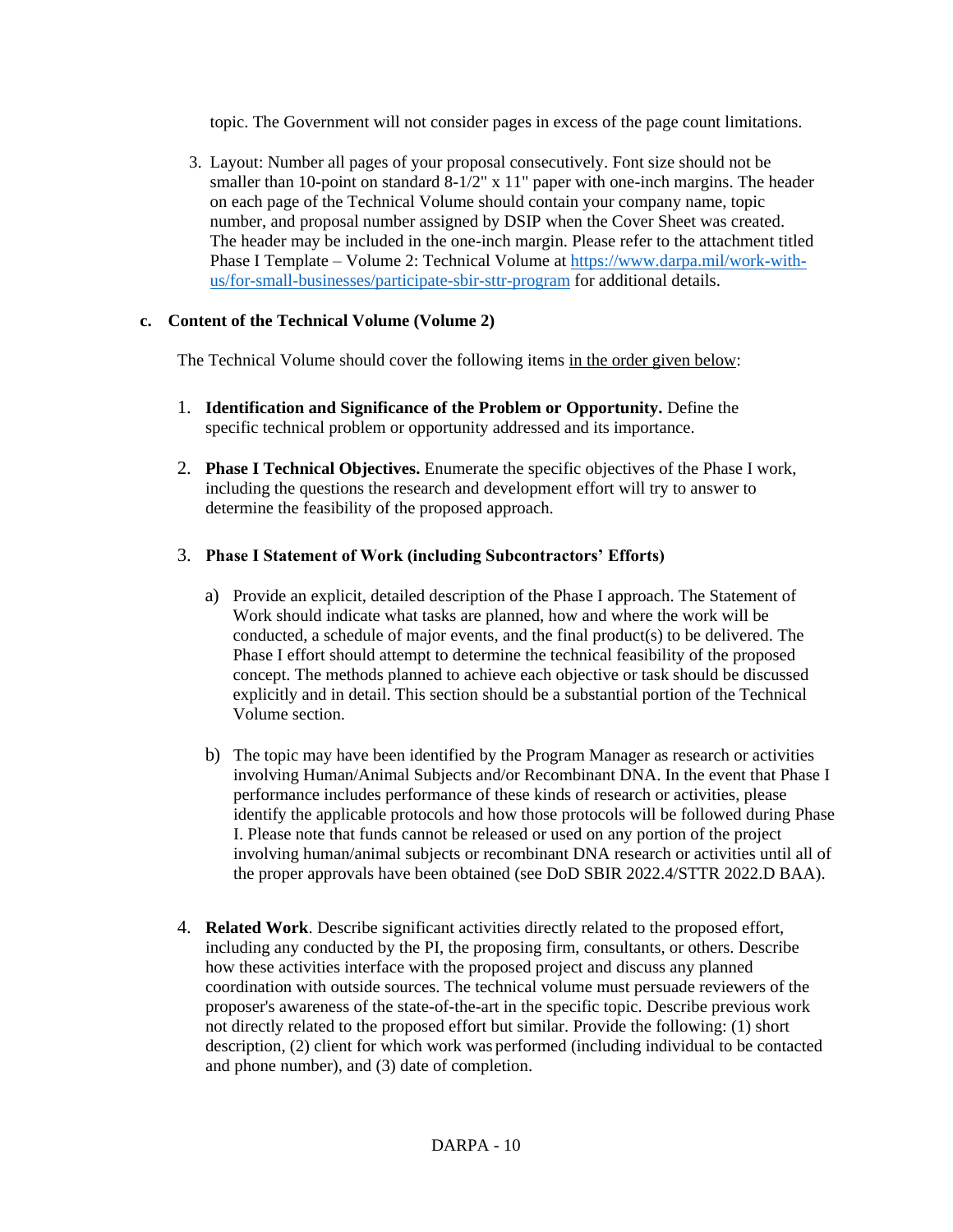## 5. **Relationship with Future Research or Research and Development**

- a) State the anticipated results of the proposed approach if the project is successful.
- b) Discuss the significance of the Phase I effort in providing a foundation for Phase II research or research and development effort.
- c) Identify the applicable clearances, certifications and approvals required to conduct Phase II testing and outline the plan for ensuring timely completion of said authorizations in support of Phase II research or research and development effort.
- 6. **Key Personnel**. Identify key personnel who will be involved in the Phase I effort including information on directly related education and experience. A concise technical resume of the PI, including a list of relevant publications (if any), must be included (Please do not include Privacy Act Information). All resumes will count toward the page limit for Volume 2, as specified in the topic.
- 7. **Foreign Citizens**. Identify any foreign citizens or individuals holding dual citizenship expected to be involved on this project as a direct employee, subcontractor, or consultant. For these individuals, please specify their country of origin, the type of visa or work permit under which they are performing and an explanation of their anticipated level of involvement on this project. Refer to DoD SBIR 2022.4/STTR 2022.D BAA for more information.

Supplemental information provided in response to this paragraph will be protected in accordance with the Privacy Act (5 U.S.C. 552a), if applicable, and the Freedom of Information Act (5 U.S.C. 552(b)(6)).

- 8. **Facilities/Equipment**. Describe available instrumentation and physical facilities necessary to carry out the Phase I effort. Justify equipment purchases in this section and include detailed pricing information in the Cost Volume. State whether or not the facilities where the proposed work will be performed meet environmental laws and regulations of federal, state (name), and local Governments for, but not limited to, the following groupings: airborne emissions, waterborne effluents, external radiation levels, outdoor noise, solid and bulk waste disposal practices, and handling and storage of toxic and hazardous materials.
- 9. **Subcontractors/Consultants**. Subcontractor means any supplier, distributor, vendor, firm, academic institution, research center, or other person or entity that furnishes supplies or services pursuant to a subcontract, at any tier. Involvement of a university or other subcontractors or consultants in the project may be appropriate. If such involvement is intended, it should be identified and described according to the Cost Breakdown Structure at [https://www.dodsbirsttr.mil/submissions/learning-support/firm-templates.](https://www.dodsbirsttr.mil/submissions/learning-support/firm-templates) Please refer to DoD SBIR 2022.4/STTR 2022.D BAA for detailed eligibility requirements as it pertains to the use of subcontractors/consultants.
- 10. **Prior, Current, or Pending Support of Similar Proposals or Awards**. If a proposal submitted in response to a corresponding topic is substantially the same as another proposal that was funded, is now being funded, or is pending with another Federal Agency, or another DoD Component or DARPA, you must reveal this on the Proposal Cover Sheet and provide the following information: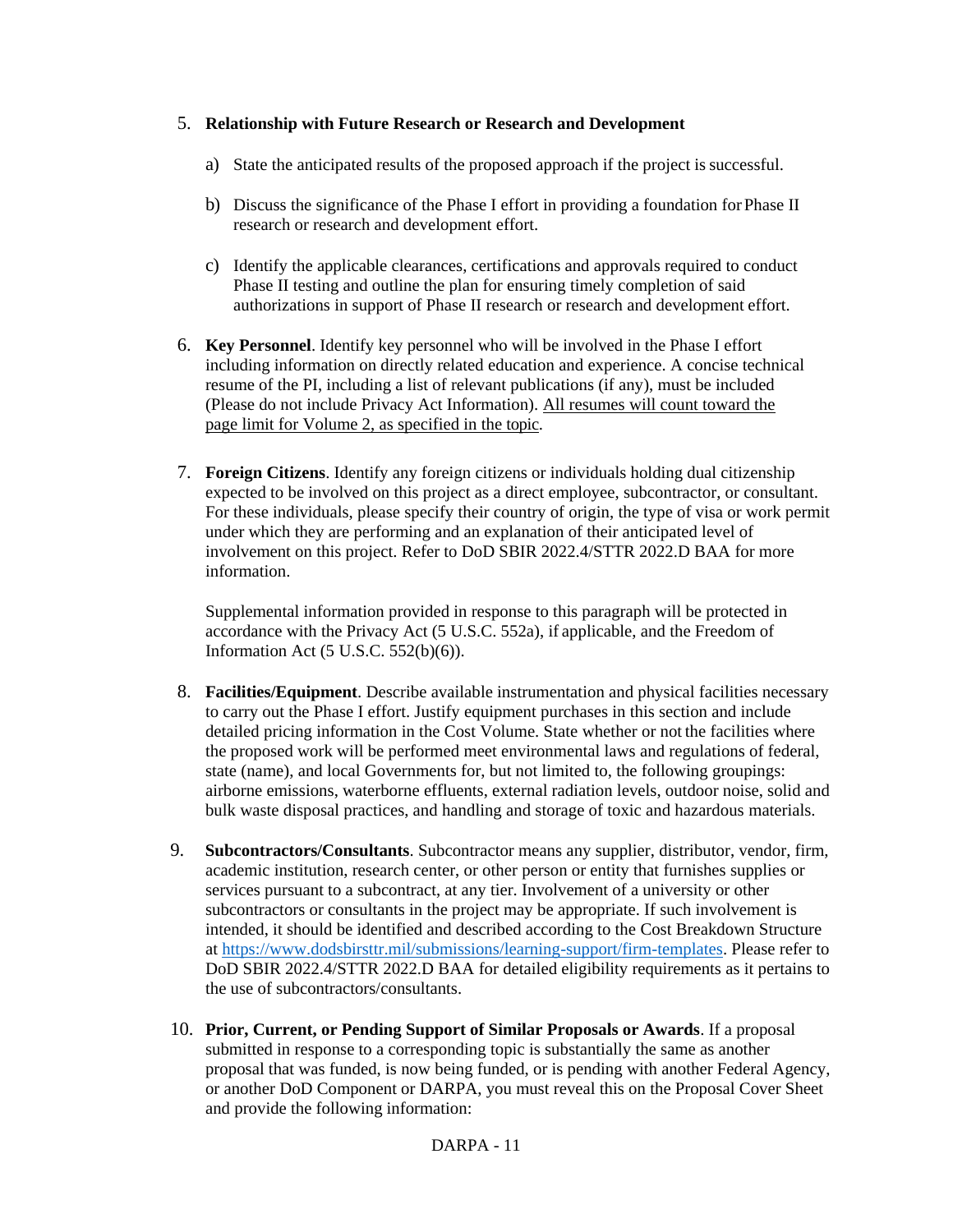- a) Name and address of the Federal Agency(s) or DoD Component to which a proposal was submitted, will be submitted, or from which an award is expected or has been received.
- b) Date of proposal submission or date of award.
- c) Title of proposal.
- d) Name and title of the PI for each proposal submitted or award received.
- e) Title, number, and date of BAA(s) or solicitation(s) under which the proposal was submitted, will be submitted, or under which award is expected or has been received.
- f) If award was received, state contract number.
- g) Specify the applicable topics for each proposal submitted or award received.

## **Note: If this does not apply, state in the proposal "No prior, current, or pending support for proposed work."**

11. **Transition and Commercialization Strategy**. DARPA is equally interested in dual use commercialization of SBIR/STTR project results to the U.S. military, the private sector market, or both, and expects explicit discussion of key activities to achieve this result in the transition and commercialization strategy part of the proposal. Phase I is the time to plan for and begin transition and commercialization activities. The small business must convey an understanding of the market, competitive landscape, potential stakeholders and end-users, and preliminary transition path or paths to be established during the Phase I project. The Phase I transition and commercialization strategy shall not exceed 5 pages.

It should be the last section of the technical volume and include the following elements:

- a) **A summary of transition and commercialization activities conducted during prior SBIR/STTR efforts if applicable, and the Technology Readiness Level (TRL) achieved.**
- b) **Problem or Need Statement.** Briefly describe the problem, need, or requirement, and its significance relevant to a Department of Defense application and/or a private sector application that the SBIR/STTR project results would address. Is there a broader societal need you are trying to address? Please describe.
- c) **Description of Product(s) and/or System Application(s).** Identify the commercial product(s) and/or DoD system(s), or system(s) under development, or potential new system(s). Identify the potential DoD end- users, Federal customers, and/or private sector customers who would likely use the technology.
- d) **Business Model(s)/Procurement Mechanism(s).** Discuss your current business model hypothesis for bringing the technology to market. Describe plans to license, partner, or self-produce your product. How do you plan to generate revenue? Describe the resources you expect will be needed to implement your business models. Discuss your plan and expected timeline to secure these resources. Understanding DARPA's goal of creating and sustaining a U.S. military advantage, describe how you intend to develop your product and supply chains to enable this differentiation.
- e) **Target Market**. Describe the market and addressable market for the innovation. Describe the customer sets you propose to target, their size, their growth rate, and their key reasons they would consider procuring the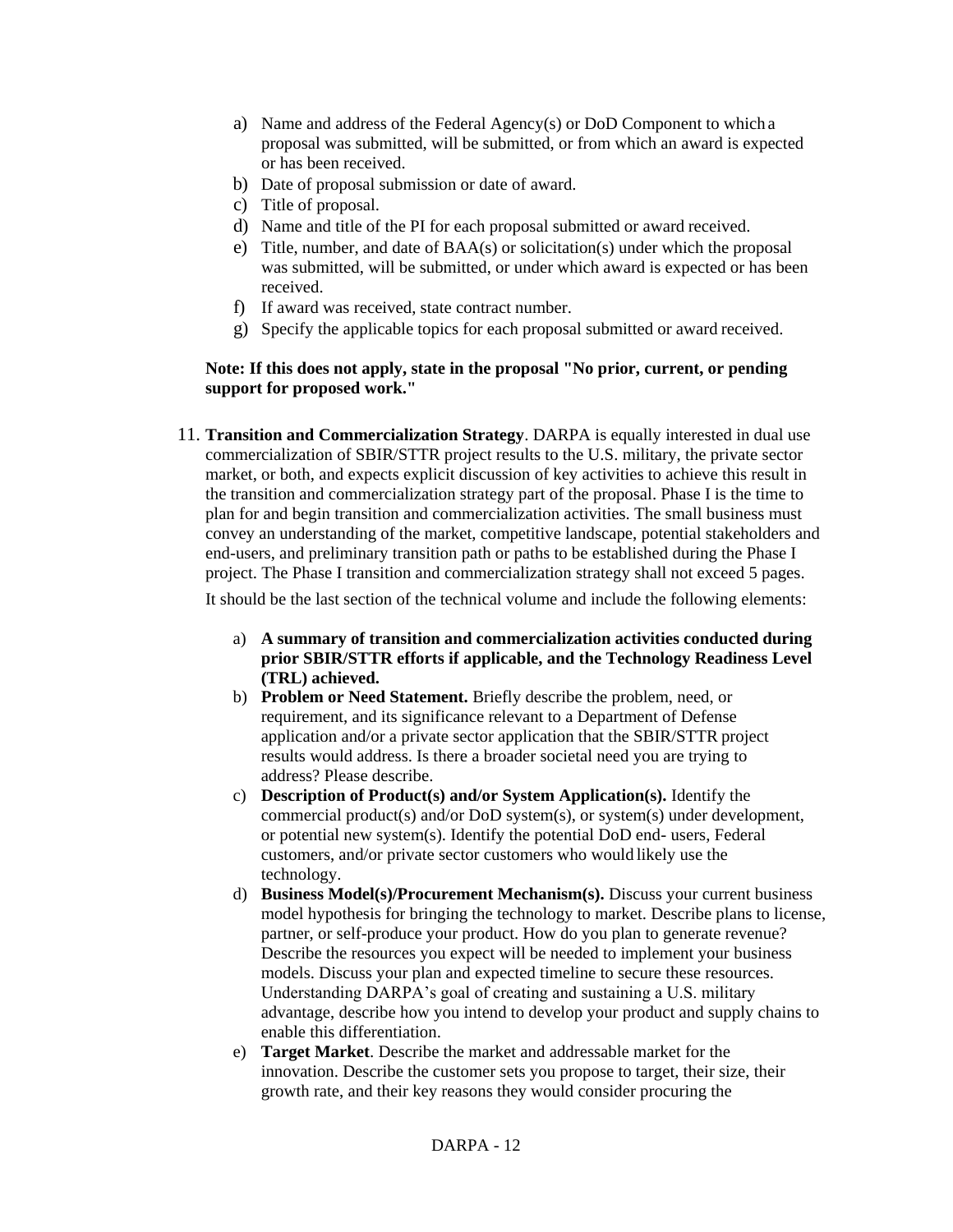technology. Discuss the business economics and market drivers in the target industry. Describe competing technologies existent today on the market as well as those being developed in the lab. How has the market opportunity been validated? Describe the competition. How do you expect the competitive landscape may change by the time your product/service enters the market?

- f) **Funding Requirements.** Describe your company's funding history. How much external financing have you raised? Describe your plans for future funding sources (internal, loan, angel, venture capital, etc.).
- g) **Transition and Commercialization Risks**. Describe the major technology, market and team risks associated with achieving successful transition and commercialization of the DARPA funded technology. DARPA is not afraid to take risks but we want to ensure that our awardees clearly understand the risks in front of them. What are the key risks in bringing your innovation to market? What are actions you plan to undertake to mitigate these risks?
- h) **Expertise/Qualifications of Team/Company Readiness.** Describe the expertise and qualifications of your management, marketing/business development and technical team that will support the transition of the technology from the prototype to the commercial market and into government operational environments. Has this team previously taken similar products/services to market? If the present team does not have this needed expertise, how do you intend to obtain it? What is the financial history and health of your company (e.g., availability of cash, profitability, revenue growth, etc.)?
- i) **Anticipated Transition and Commercialization Results.** Include a schedule showing the anticipated quantitative transition and commercialization results from the Phase II project at one year after the start of Phase II, at the completion of Phase II, and after the completion of Phase II (i.e., amount of additional investment, sales revenue, etc.). After Phase II award, the company is required to report actual sales and investment data in its Company Commercialization Report at least annually.

Advocacy Letters (OPTIONAL)\* Feedback received from potential Commercial and/or DoD customers and other end-users regarding their interest in the technology to support their capability gaps. Advocacy letters that are faxed or e-mailed separately will NOT be accepted.

Letters of Intent/Commitment (OPTIONAL)\* Relationships established, feedback received, support and commitment for the technology with one or more of the following: Commercial customer, DoD PM/PEO, a Defense Prime, or vendor/supplier to the Primes and/or other vendors/suppliers identified as having a potential role in the integration of the technology into fielded systems/products or those under development. Letters of Intent/Commitment that are faxed or e-mailed separately will NOT be accepted.

\*Advocacy Letters and Letters of Intent/Commitment are optional, and should ONLY be submitted to substantiate any transition or commercialization claims made in the commercialization strategy. Please DO NOT submit these letters just for the sake of including them in your proposal. These letters DO NOT count against any page limit.

In accordance with section 3-209 of DOD 5500.7-R, Joint Ethics Regulation, letters from government personnel will NOT be considered during the evaluation process.

## **d. Format of Cost Volume (Volume 3)**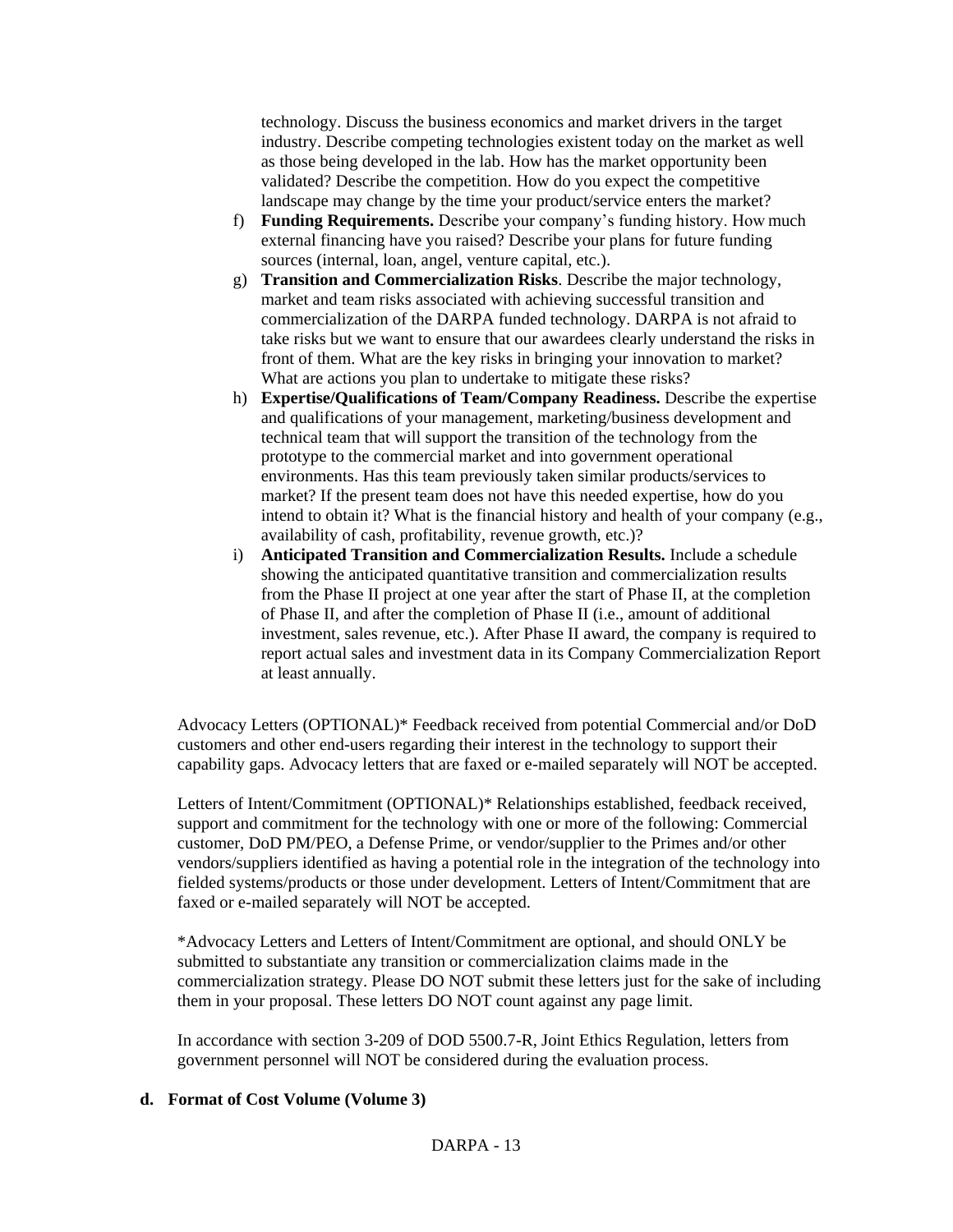Proposers are required to use the Phase I – Volume 3: Cost Proposal Template (Excel Spreadsheet) provided at [https://www.darpa.mil/work-with-us/for-small](https://www.darpa.mil/work-with-us/for-small-businesses/participate-sbir-sttr-program)[businesses/participate-sbir-sttr-program.](https://www.darpa.mil/work-with-us/for-small-businesses/participate-sbir-sttr-program)

## **e. Content of the Cost Volume (Volume 3)**

Some items in the Cost Breakdown Guidance below may not apply to the proposed project. If such is the case, there is no need to provide information on each and every item.

ALL proposed costs should be accompanied by documentation to substantiate how the cost was derived. For example, if you proposed travel cost to attend a project-related meeting or conference, and used a travel website to compare flight costs, include a screen shot of the comparison. Similarly, if you proposed to purchase materials or equipment, and used the internet to search for the best source, include your market research for those items. You do not necessarily have to propose the cheapest item or supplier, but you should explain your decision to choose one item or supplier over another. It's important to provide enough information to allow contracting personnel to understand how the proposer plans to use the requested funds.

If selected for award, failure to include the documentation with your proposal will delay contract negotiation, and the proposer will be asked to submit the necessary documentation to the Contracting Officer to substantiate costs (e.g., cost estimates for equipment, materials, and consultants or subcontractors). It is important to respond as quickly as possible to the Contracting Officer's request for documentation.

Cost Breakdown Guidance:

- List all key personnel by name as well as by number of hours dedicated to the project as direct labor.
- Special tooling and test equipment and material cost may be included. The inclusion of equipment and material will be carefully reviewed relative to need and appropriateness for the work proposed. The purchase of special tooling and test equipment must, in the opinion of the Contracting Officer, be advantageous to the Government and should be related directly to the specific topic. These may include such items as innovative instrumentation and/or automatic test equipment. Title to property furnished by the Government or acquired with Government funds will be vested with DARPA; unless it is determined that transfer of title to the contractor would be more cost effective than recovery of the equipment by the DARPA.
- Cost for travel funds must be justified and related to the needs of the project.
- Cost sharing is permitted for proposals under this announcement; however, cost sharing is not required nor will it be an evaluation factor in the consideration of a proposal.
- All subcontractor costs and consultant costs must be detailed at the same level as prime contractor costs in regard to labor, travel, equipment, etc. Provide detailed substantiation of subcontractor costs in your cost proposal. Enter this information in the Explanatory Material section of the on-line cost proposal form. The Supporting Documents Volume (Volume 5) may be used if additional space is needed.

For more information about cost proposals and accounting standards associated with contract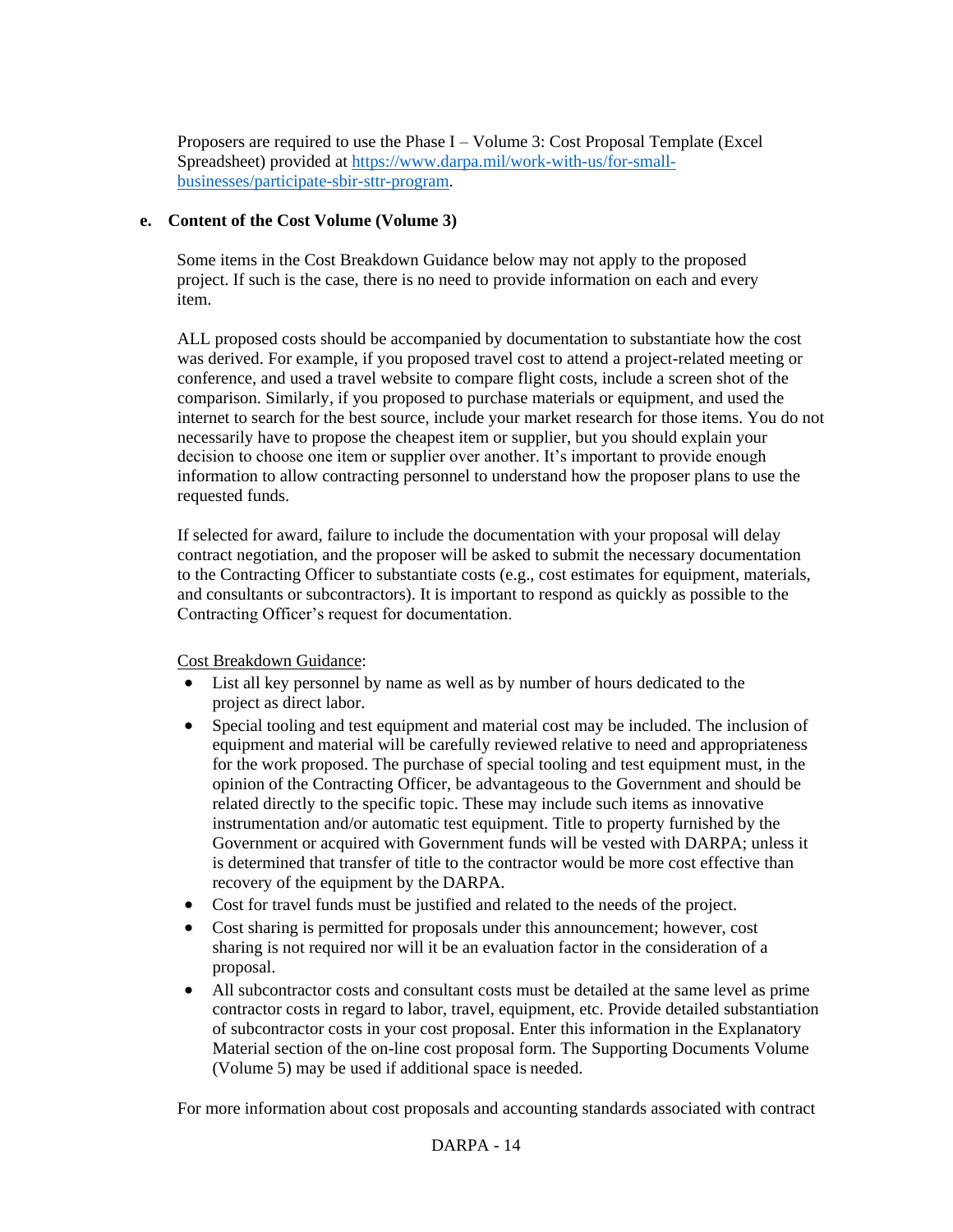awards, see the DCAA publication titled "Audit Process Overview – Information for Contractors" available at http://www.dcaa.mil.

## **f. Company Commercialization Report (Volume 4)**

The Company Commercialization Report (CCR) allows companies to report funding outcomes resulting from prior SBIR and STTR awards. The Company Commercialization Report (CCR) is required for Phase I and Direct to Phase II proposals. Please refer to the DoD STTR Program BAA for full details on this requirement. Information contained in the CCR will not be considered by DARPA during proposal evaluations.

#### **g. Supporting Documents (Volume 5)**

In addition to required DoD documentation and certifications, small businesses may also submit additional documentation to support the Technical Volume (Volume 2) and the Cost Volume (Volume 3) in Volume 5.

## **h. Fraud Waste and Abuse (Volume 6)**

The Fraud, Waste and Abuse (FWA) training is required for Phase I and Direct to Phase II proposals. FWA training provides information on what represents FWA in the SBIR/STTR program, the most common mistakes that lead to FWA, as well as the penalties and ways to prevent FWA in your firm. This training material must be thoroughly reviewed once per year. Plan ahead and leave ample time to complete this training based on the proposal submission deadline. Knowingly and willfully making any false, fictitious, or fraudulent statements or representations may be a felony under the Federal Criminal False Statement Act (18 U.S.C. Sec 1001), punishable by a fine of up to \$10,000, up to five years in prison, or both. Understanding the indicators and types of fraud, waste, and abuse that can occur is critical for the SBIR/STTR awardees' role in preventing the loss of research dollars.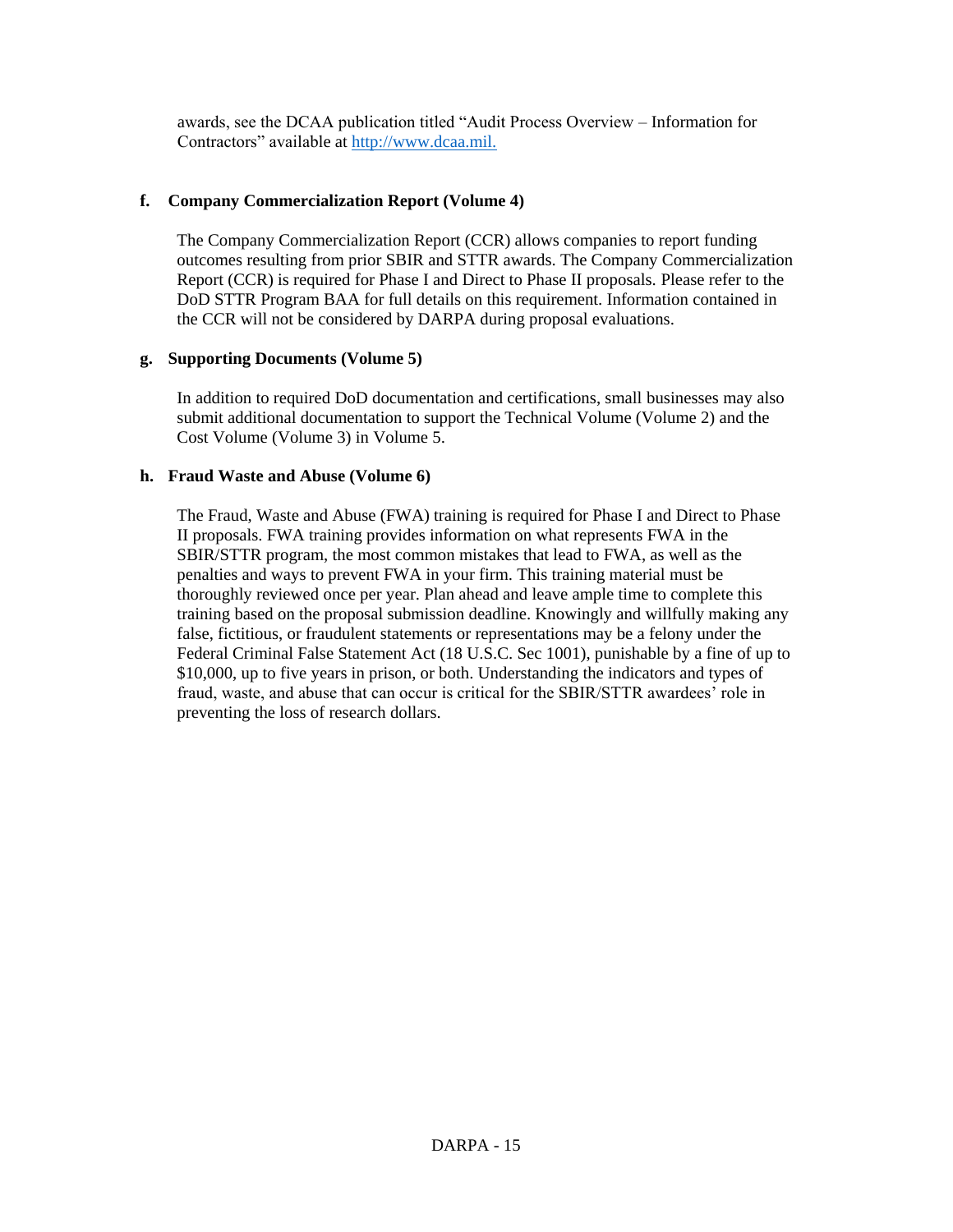# **APPENDIX B: DARPA DIRECT TO PHASE II (DP2) PROPOSAL INSTRUCTIONS**

## I. Introduction

A complete proposal submission consists of:

Volume 1: Proposal Cover Sheet Volume 2: Technical Volume (feasibility documentation and technical proposal) Volume 3: Cost Volume Volume 4: Company Commercialization Report Volume 5: Supporting Documents Volume 6: Fraud, Waste and Abuse Training

The Defense SBIR/STTR Innovation Portal (DSIP) provides a structure for building the proposal volumes and submitting a consolidated proposal package. If this is your first time submitting an SBIR or STTR proposal using DSIP, please review detailed training guides at https://www.dodsbirsttr.mil/submissions/learning-support/training-materials. It is the responsibility of the proposing firm to ensure that a complete proposal package is certified and submitted by the close date listed in the TOPIC to which they are responding.

To assist in proposal development, templates for Volume 2: Technical Volume and Volume 3: Cost Volume have been provided as attachments to the announcement posted at https://www.dodsbirsttr.mil/submissions/login. Use of these templates is mandatory.

NOTE: Beginning with the DARPA FY21 SBIR and STTR BAA, all proposers are required to submit Volume 4: Company Commercialization Report (CCR).

#### II. Proprietary Information

Proposers that include in their proposals data that they do not want disclosed to the public for any purpose, or used by the Government except for evaluation purposes, shall follow instructions in section 4.5 regarding marking propriety proposal information.

#### III. DP2 Proposal Instructions

## **a. Proposal Cover Sheet (Volume 1)**

The Cover Sheet must include a brief technical abstract of no more than 3000 characters that describes the proposed R&D project with a discussion of anticipated benefits and potential commercial applications. Do not include proprietary or classified information in the Proposal Cover Sheet. If your proposal is selected for award, the technical abstract and discussion of anticipated benefits may be publicly released.

#### **b. Format of Technical Volume (Volume 2)**

- 1. The Technical Volume must include two parts, PART ONE: Feasibility Documentation and PART TWO: Technical Proposal.
- 2. Type of file: The Technical Volume must be a single Portable Document Format (PDF) file, including graphics. Perform a virus check before uploading the Technical Volume file. If a virus is detected, it may cause rejection of the proposal. Do not lock or encrypt the uploaded file. Do not include or embed active graphics such as videos, moving pictures, or other similar media in the document.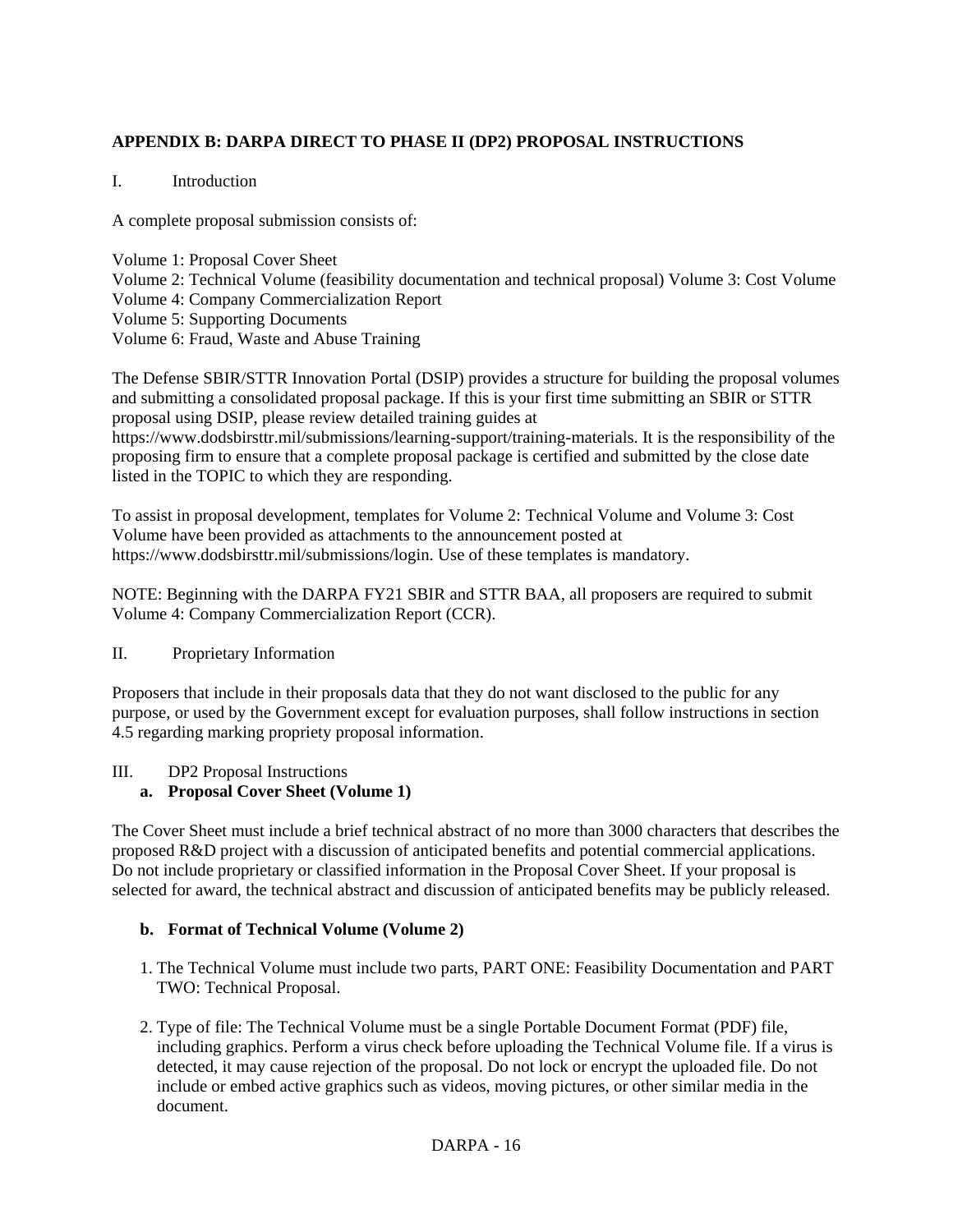- 3. Length: The length of each part of the technical volume (Feasibility Documentation and Technical Proposal) will be specified by the corresponding TOPIC. The Government will not consider pages in excess of the page count limitations.
- 4. Layout: Number all pages of your proposal consecutively. Font size should not be smaller than 10 point on standard 8-1/2" x 11" paper with one-inch margins. The header on each page of the Technical Volume should contain your company name, topic number, and proposal number assigned by DSIP when the Cover Sheet was created. The header may be included in the one-inch margin.

## **c. Content of the Technical Volume (Volume 2)**

PART ONE: Feasibility Documentation

- 1. Provide documentation to substantiate that the scientific and technical merit and feasibility described in the Phase I section of the TOPIC has been met and describe the potential commercial applications. Documentation should include all relevant information including, but not limited to: technical reports, test data, prototype designs/models, and performance goals/results.
- 2. Maximum page length for feasibility documentation will be specified by the TOPIC. If you have references, include a reference list or works cited list as the last page of the feasibility documentation. This will count towards the page limit.
- 3. Work submitted within the feasibility documentation must have been substantially performed by the proposer and/or the PI.
- 4. If technology in the feasibility documentation is subject to Intellectual Property (IP), the proposer must either own the IP, or must have obtained license rights to such technology prior to proposal submission, to enable it and its subcontractors to legally carry out the proposed work. Documentation of IP ownership or license rights shall be included in the Technical Volume of the proposal.
- 5. Include a one-page summary on Commercialization Potential addressing the following:
	- i. Does the company contain marketing expertise and, if not, how will that expertise be brought into the company?
	- ii. ii. Describe the potential for commercial (Government or private sector) application and the benefits expected to accrue from this commercialization.

DO NOT INCLUDE marketing material. Marketing material will NOT be evaluated.

#### PART TWO: Technical Proposal

- 1. Significance of the Problem. Define the specific technical problem or opportunity addressed and its importance.
- 2. Phase II Technical Objectives. Enumerate the specific objectives of the Phase II work, and describe the technical approach and methods to be used in meeting these objectives.
- 3. Phase II Statement of Work. The statement of work should provide an explicit, detailed description of the Phase II approach, indicate what is planned, how and where the work will be carried out, a schedule of major events and the final product to be delivered. The methods planned to achieve each objective or task should be discussed explicitly and in detail. This section should be a substantial portion of the total proposal.
	- a. Human/Animal Use: Proposers proposing research involving human and/or animal use are encouraged to separate these tasks in the technical proposal and cost proposal in order to avoid potential delay of contract award.
	- b. Phase II Option Statement of Work (if applicable, specified in the corresponding TOPIC). The statement of work should provide an explicit, detailed description of the activities planned during the Phase II Option, if exercised. Include how and where the work will be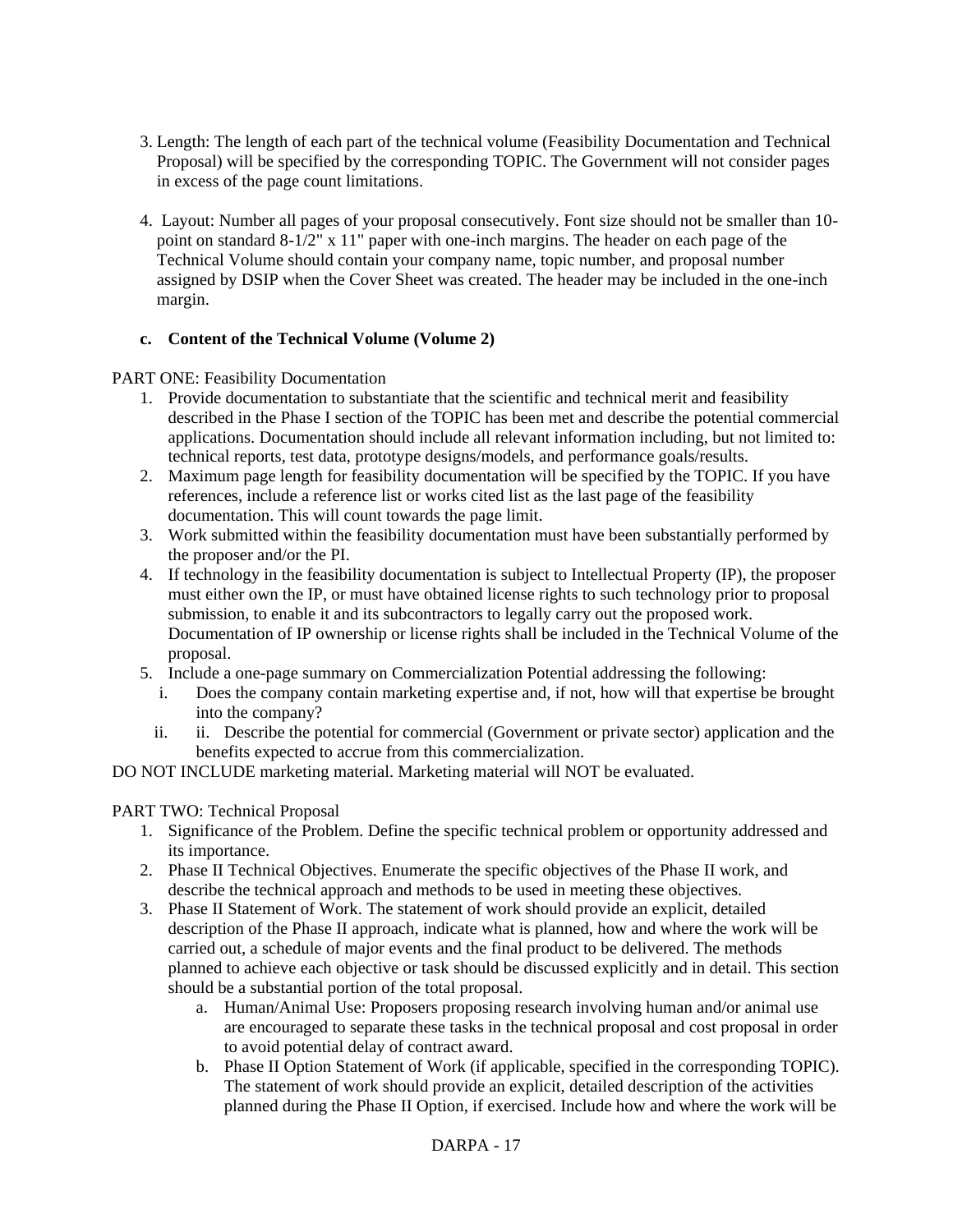carried out, a schedule of major events and the final product to be delivered. The methods planned to achieve each objective or task should be discussed explicitly and in detail.

- 4. Related Work. Describe significant activities directly related to the proposed effort, including any conducted by the PI, the proposer, consultants or others. Describe how these activities interface with the proposed project and discuss any planned coordination with outside sources. The proposal must persuade reviewers of the proposer's awareness of the state of the art in the specific topic. Describe previous work not directly related to the proposed effort but similar. Provide the following: (1) short description, (2) client for which work was performed (including individual to be contacted and phone number) and (3) date of completion.
- 5. Relationship with Future Research or Research and Development.
	- i. State the anticipated results of the proposed approach if the project is successful.
	- ii. Discuss the significance of the Phase II effort in providing a foundation for Phase III research and development or commercialization effort.
- 6. Key Personnel. Identify key personnel who will be involved in the Phase II effort including information on directly related education and experience. A concise resume of the PI, including a list of relevant publications (if any), must be included. All resumes count toward the page limitation. Identify any foreign nationals you expect to be involved on this project.
- 7. Foreign Citizens. Identify any foreign citizens or individuals holding dual citizenship expected to be involved on this project as a direct employee, subcontractor, or consultant. For these individuals, please specify their country of origin, the type of visa or work permit under which they are performing and an explanation of their anticipated level of involvement on this project. Refer to section 3.2 of this BAA for more information. Supplemental information provided in response to this paragraph will be protected in accordance with the Privacy Act (5 U.S.C. 552a), if applicable, and the Freedom of Information Act (5 U.S.C. 552(b)(6)).
- 8. Facilities/Equipment. Describe available instrumentation and physical facilities necessary to carry out the Phase II effort. Items of equipment to be purchased (as detailed in the cost proposal) shall be justified under this section. Also state whether or not the facilities where the proposed work will be performed meet environmental laws and regulations of federal, state (name) and local Governments for, but not limited to, the following groupings: airborne emissions, waterborne effluents, external radiation levels, outdoor noise, solid and bulk waste disposal practices and handling and storage of toxic and hazardous materials.
- 9. Subcontractors/Consultants. Involvement of a university or other subcontractors or consultants in the project may be appropriate. If such involvement is intended, it should be identified and described according to the Cost Breakdown Guidance. Please refer to section 3 of this BAA for detailed eligibility requirements as it pertains to the use of subcontractors/consultants.
- 10. Prior, Current or Pending Support of Similar Proposals or Awards. If a proposal submitted in response to this topic is substantially the same as another proposal that was funded, is now being funded, or is pending with another Federal Agency, or another or the same DoD Component, you must reveal this on the Proposal Cover Sheet and provide the following information:
	- a. Name and address of the Federal Agency(s) or DoD Component to which a proposal was submitted, will be submitted, or from which an award is expected or has been received.
	- b. Date of proposal submission or date of award.
	- c. Title of proposal.
	- d. Name and title of the PI for each proposal submitted or award received.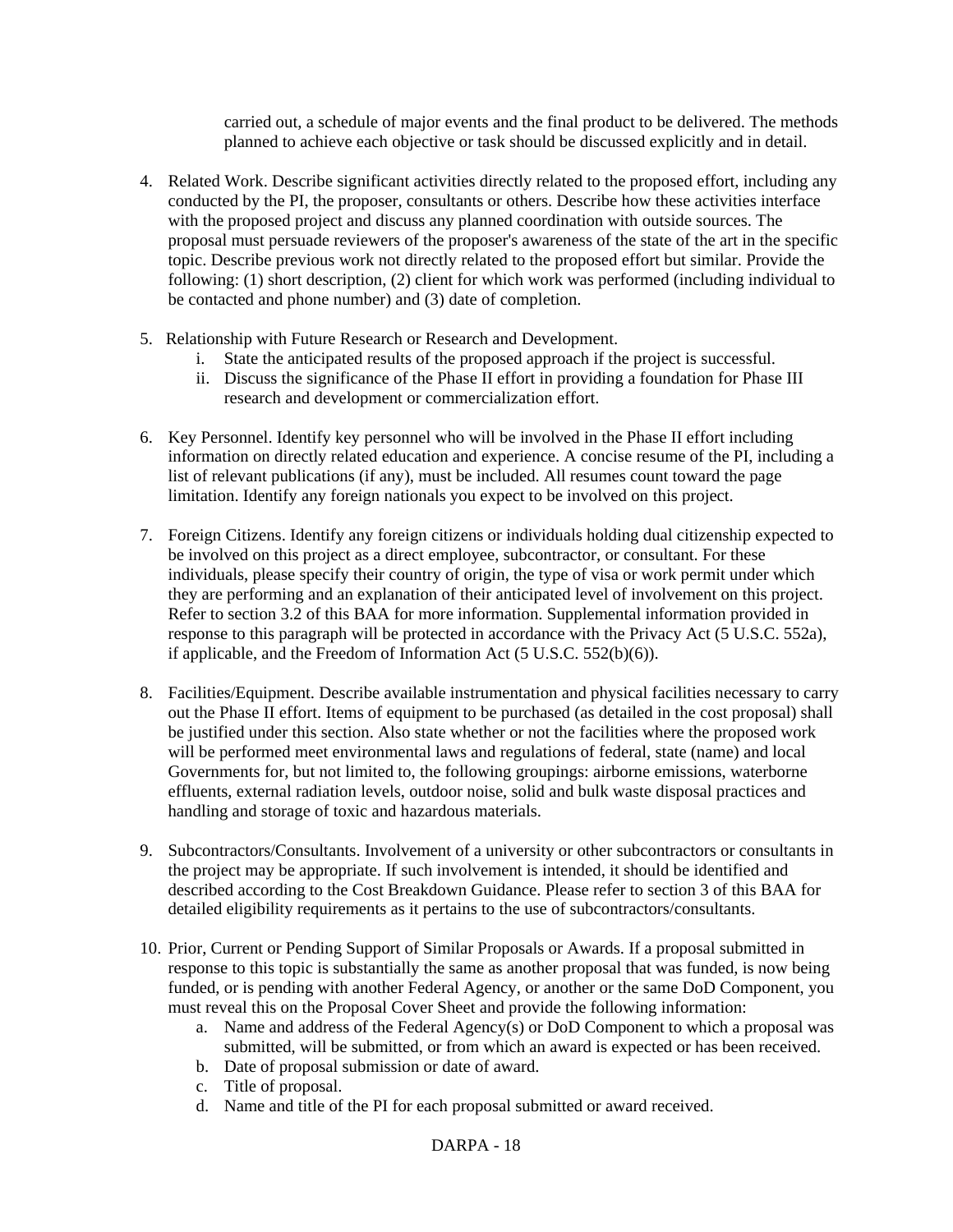- e. Title, number, and date of BAA(s) or solicitation(s) under which the proposal was submitted, will be submitted, or under which award is expected or has been received.
- f. If award was received, state contract number.
- g. Specify the applicable topics for each proposal submitted or award received.

Note: If this does not apply, state in the proposal "No prior, current, or pending support for proposed work."

11. Transition and Commercialization Strategy. DARPA is equally interested in dual use commercialization of SBIR/STTR projects that result in products sold to the U.S. military, the private sector market, or both. DARPA expects explicit discussion of key activities to achieve this result in the transition and commercialization strategy part of the proposal. The Technical Volume of each Direct to Phase II proposal must include a transition and commercialization strategy section. The Phase II transition and commercialization strategy shall not exceed 5 pages, and will NOT count against the proposal page limit.

Information contained in the commercialization strategy section will be used to determine suitability for participation in EEI. Selection for participation in EEI will be made independently following selection for SBIR/STTR award. Please refer to section 2.6 of this BAA for more information on the DARPA EEI and additional proposal requirements.

The transition and commercialization strategy should include the following elements:

- a. A summary of transition and commercialization activities conducted during Phase I, and the Technology Readiness Level (TRL) achieved. Discuss the market, competitive landscape, potential stakeholders and end-users, and how the preliminary transition and commercialization path or paths may evolve during the Phase II project. Describe key proposed technical milestones during Phase II that will advance the technology towards product such as: prototype development, laboratory and systems testing, integration, testing in operational environment, and demonstrations.
- b. Problem or Need Statement. Briefly describe what you know of the problem, need, or requirement, and its significance relevant to a Department of Defense application and/or a private sector application that the SBIR/STTR project results would address. Is there a broader societal need you are trying to address? Please describe.
- c. Description of Product(s) and/or System Application(s). Identify the commercial product(s) and/or DoD system(s), or system(s) under development, or potential new system(s). Identify the potential DoD end- users, Federal customers, and/or private sector customers who would likely use the technology.
- d. Business Model(s)/Procurement Mechanism(s). Discuss your current business model hypothesis for bringing the technology to market. Describe plans to license, partner, or self-produce your product. How do you plan to generate revenue? Describe the resources you expect will be needed to implement your business models. Discuss your plan and expected timeline to secure these resources. Understanding DARPA's goal of creating and sustaining a U.S. military advantage, describe how you intend to develop your product and supply chains to enable this differentiation.
- e. Target Market. Describe the market and addressable market for the innovation. Describe the customer sets you propose to target, their size, their growth rate, and the key reasons they would consider procuring the technology. Discuss the business economics and market drivers in the target industry. Describe competing technologies existent today on the market as well as those being developed in the lab. How has the market opportunity been validated? Describe the competition. How do you expect the competitive landscape may change by the time your product/service enters the market?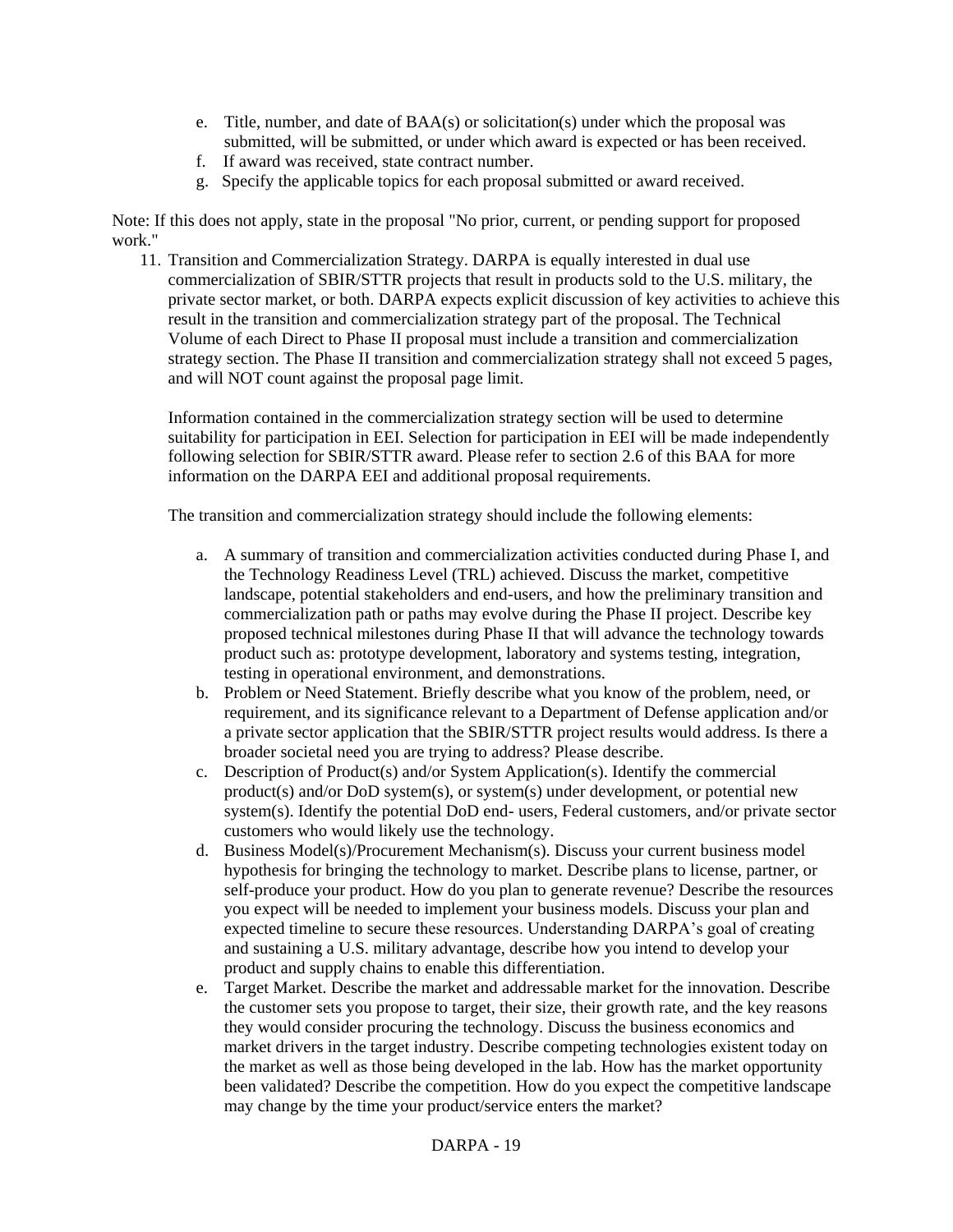- f. Funding Requirements. Describe your company's funding history. How much external financing have you raised? Describe your plans for future funding sources (internal, loan, angel, venture capital, etc.).
- g. Transition and Commercialization Risks. Describe the major technology, market and team risks associated with achieving successful transition of the DARPA funded technology. DARPA is not afraid to take risks but we want to ensure that our awardees clearly understand the risks in front of them. What are the key risks in bringing your innovation to market? What are actions you plan to undertake to mitigate these risks?
- h. Expertise/Qualifications of Team/Company Readiness. Describe the expertise and qualifications of your management, marketing/business development and technical team that will support the transition of the technology from the prototype to the commercial market and into government operational environments. Has this team previously taken similar products/services to market? If the present team does not have this needed expertise, how do you intend to obtain it? What is the financial history and health of your company (e.g., availability of cash, profitability, revenue growth, etc.)?
- i. Anticipated Transition and Commercialization Results. Include a schedule showing the anticipated quantitative transition and commercialization results from the Phase II project at one year after the start of Phase II, at the completion of Phase II, and after the completion of Phase II (i.e., amount of additional investment, sales revenue, etc.). After Phase II award, the company is required to report actual sales and investment data in its Company Commercialization Report at least annually.

Advocacy Letters (OPTIONAL)\* Feedback received from potential Commercial and/or DoD customers and other end-users regarding their interest in the technology to support their capability gaps. Advocacy letters that are faxed or e-mailed separately will NOT be accepted.

Letters of Intent/Commitment (OPTIONAL)\* Relationships established, feedback received, support and commitment for the technology with one or more of the following: Commercial customer, DoD PM/PEO, a Defense Prime, or vendor/supplier to the Primes and/or other vendors/suppliers identified as having a potential role in the integration of the technology into fielded systems/products or those under development. Letters of Intent/Commitment that are faxed or e- mailed separately will NOT be accepted.

\*Advocacy Letters and Letters of Intent/Commitment are optional, and should ONLY be submitted to substantiate any transition or commercialization claims made in the commercialization strategy. Please DO NOT submit these letters just for the sake of including them in your proposal. These letters DO NOT count against any page limit.

In accordance with section 3-209 of DOD 5500.7-R, Joint Ethics Regulation, letters from government personnel will NOT be considered during the evaluation process.

# **d. Format of Cost Volume (Volume 3)**

Proposers are required to use the Direct to Phase II – Volume 3: Cost Proposal Template (Excel Spreadsheet) provided as an attachment to this announcement. The Cost Volume (and supporting documentation) DOES NOT count toward the page limit of the Technical Volume.

## e. **Content of the Cost Volume (Volume 3)**

Some items in the Cost Breakdown Guidance below may not apply to the proposed project. If such is the case, there is no need to provide information on each and every item.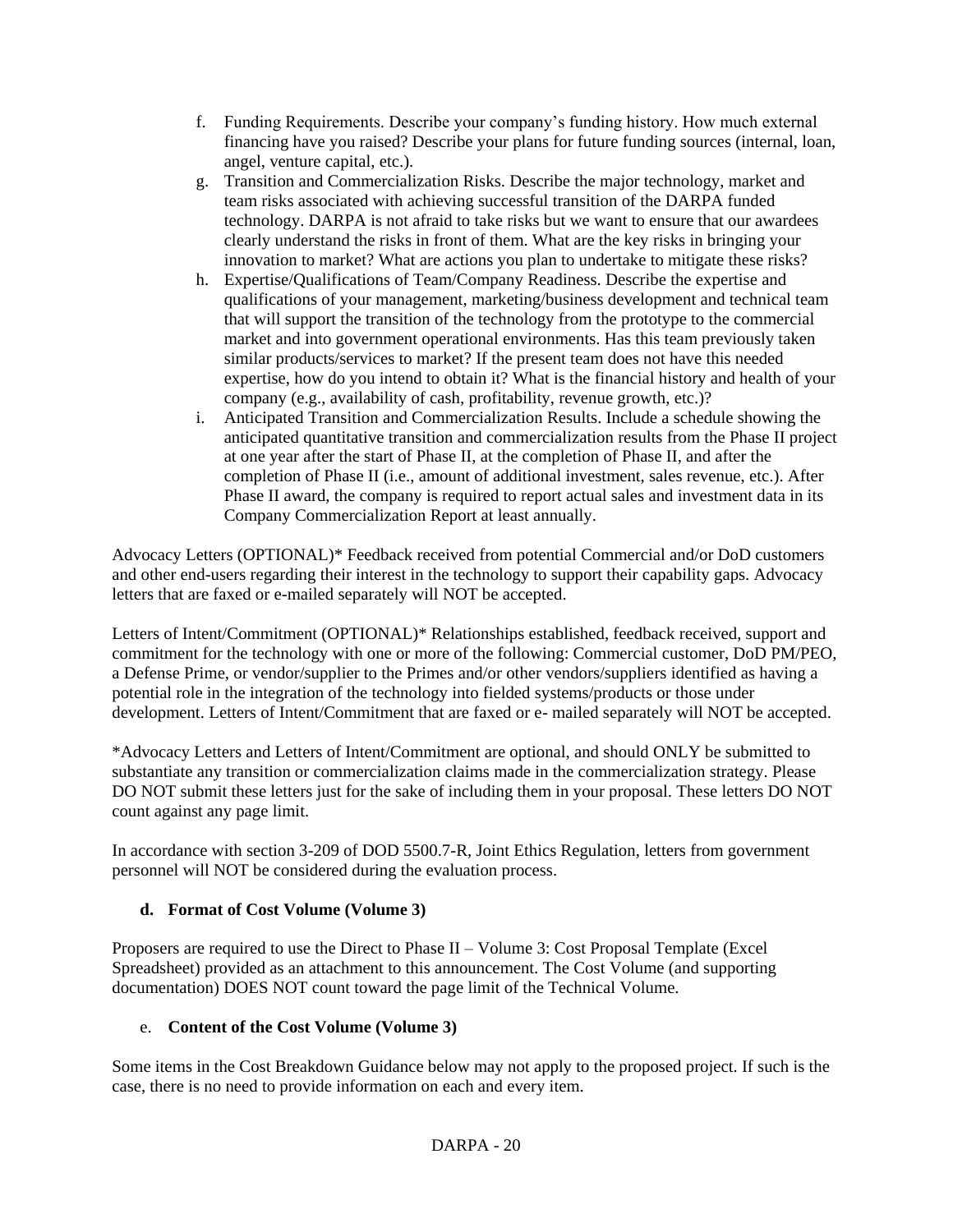ALL proposed costs should be accompanied by documentation to substantiate how the cost was derived. For example, if you proposed travel cost to attend a project-related meeting or conference, and used a travel website to compare flight costs, include a screen shot of the comparison. Similarly, if you proposed to purchase materials or equipment, and used the internet to search for the best source, include your market research for those items. You do not necessarily have to propose the cheapest item or supplier, but you should explain your decision to choose one item or supplier over another. It's important to provide enough information to allow contracting personnel to understand how the proposer plans to use the requested funds. If selected for award, failure to include the documentation with your proposal will delay contract negotiation, and the proposer will be asked to submit the necessary documentation to the Contracting Officer to substantiate costs (e.g., cost estimates for equipment, materials, and consultants or subcontractors). It is important to respond as quickly as possible to the Contracting Officer's request for documentation.

Cost Breakdown Guidance:

- 1. List all key personnel by name as well as by number of hours dedicated to the project as direct labor. Special tooling and test equipment and material cost may be included. The inclusion of equipment and material will be carefully reviewed relative to need and appropriateness for the work proposed. The purchase of special tooling and test equipment must, in the opinion of the Contracting Officer, be advantageous to the Government and should be related directly to the specific topic. These may include such items as innovative instrumentation and/or automatic test equipment. Title to property furnished by the Government or acquired with Government funds will be vested with DARPA; unless it is determined that transfer of title to the contractor would be more cost effective than recovery of the equipment by the DARPA.
- 2. Cost for travel funds must be justified and related to the needs of the project.
- 3. Cost sharing is permitted for proposals under this announcement; however, cost sharing is not required nor will it be an evaluation factor in the consideration of a proposal.
- 4. All subcontractor costs and consultant costs must be detailed at the same level as prime contractor costs in regard to labor, travel, equipment, etc. Provide detailed substantiation of subcontractor costs in your cost proposal. Enter this information in the Explanatory Material section of the online cost proposal form. The Supporting Documents Volume (Volume 5) may be used if additional space is needed.

For more information about cost proposals and accounting standards, see the DCAA publication titled "Audit Process Overview – Information for Contractors" available at: http://www.dcaa.mil.

# **f. Company Commercialization Report (Volume 4)**

The Company Commercialization Report (CCR) allows companies to report funding outcomes resulting from prior SBIR and STTR awards. The Company Commercialization Report (CCR) is required for Phase I and Direct to Phase II proposals. Please refer to the DoD STTR Program BAA for full details on this requirement. Information contained in the CCR will not be considered by DARPA during proposal evaluations.

# **g. Supporting Documents (Volume 5)**

In addition to required DoD documentation and certifications, small businesses may also submit additional documentation to support the Technical Volume (Volume 2) and the Cost Volume (Volume 3) in Volume 5.

# **h. Fraud Waste and Abuse (Volume 6)**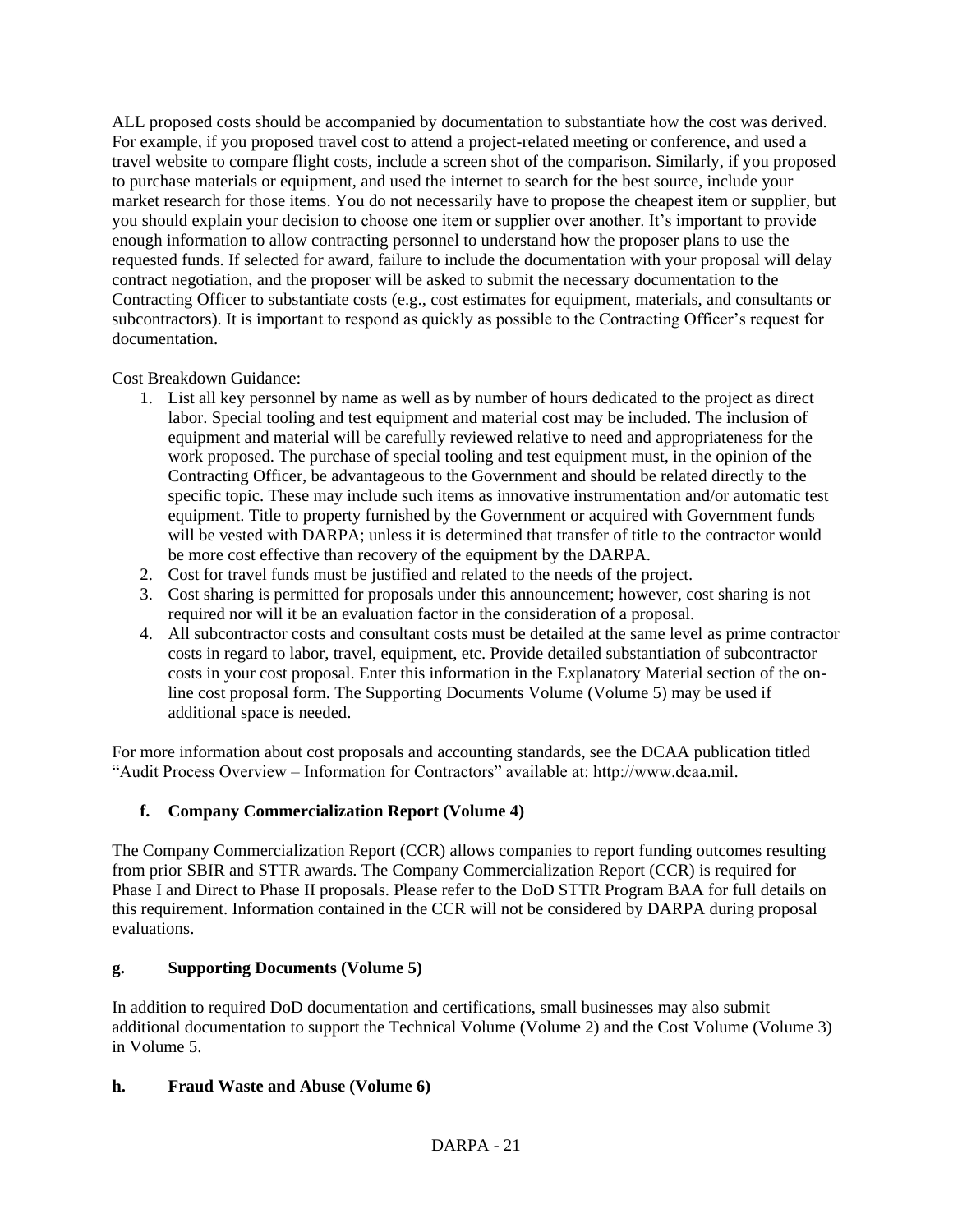The Fraud, Waste and Abuse (FWA) training is required for Phase I and Direct to Phase II proposals. FWA training provides information on what represents FWA in the SBIR/STTR program, the most common mistakes that lead to FWA, as well as the penalties and ways to prevent FWA in your firm. This training material must be thoroughly reviewed once per year. Plan ahead and leave ample time to complete this training based on the proposal submission deadline. Knowingly and willfully making any false, fictitious, or fraudulent statements or representations may be a felony under the Federal Criminal False Statement Act (18 U.S.C. Sec 1001), punishable by a fine of up to \$10,000, up to five years in prison, or both. Understanding the indicators and types of fraud, waste, and abuse that can occur is critical for the SBIR/STTR awardees' role in preventing the loss of research dollars.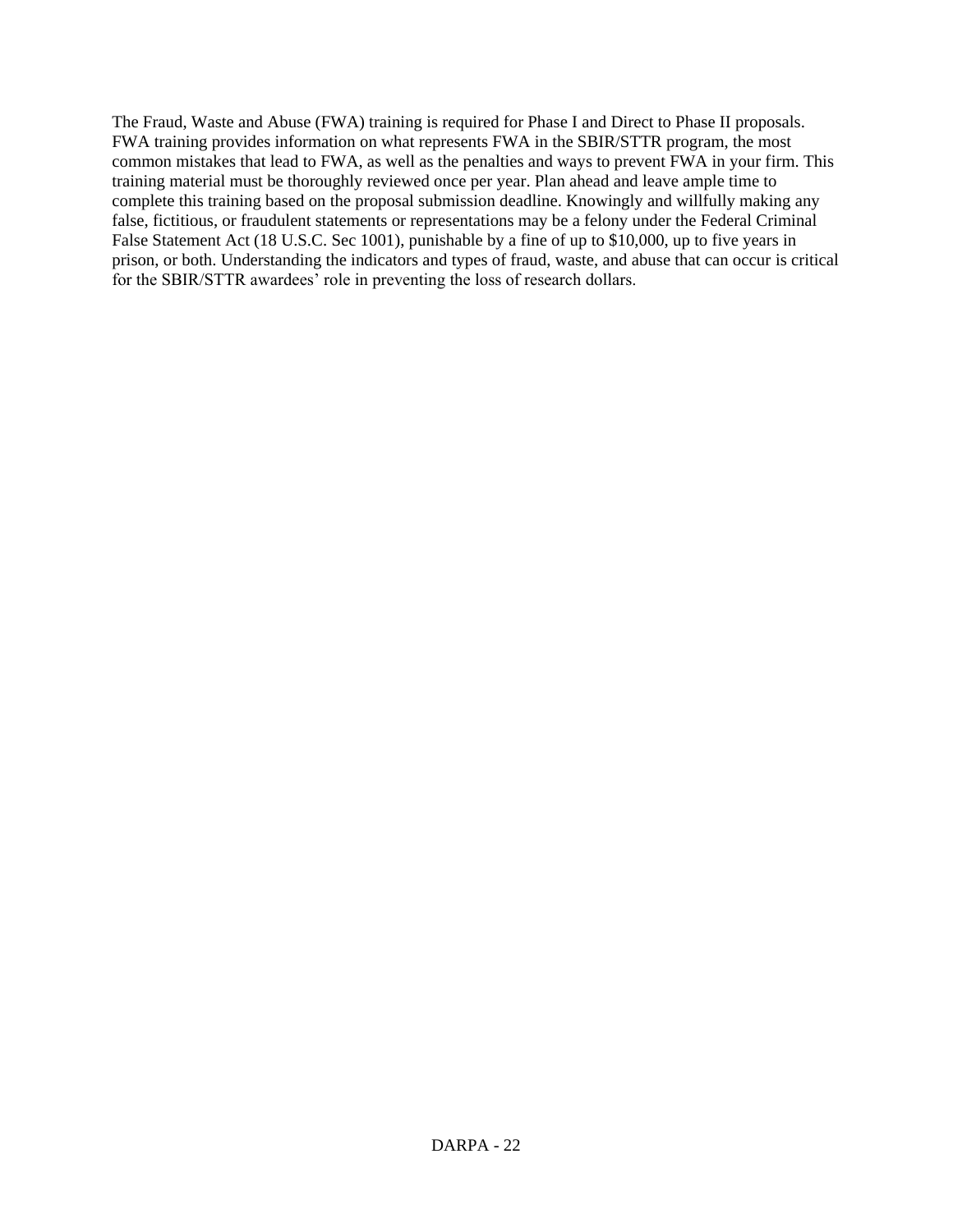## **DARPA SBIR 22.4 Topic Index Release 3**

| HR0011SB20224-04 | Innovative Fabrication Techniques for Millimeter-wave Linear Beam Vacuum<br><b>Electron Devices</b>       |
|------------------|-----------------------------------------------------------------------------------------------------------|
| HR0011SB20224-05 | Readout Integrated Circuit Development for 2-micron Cutoff Linear Mode<br>Staircase Avalanche Photodiodes |
| HR0011SB20224-06 | Hardening Aircraft Systems through Hardware (HASH)                                                        |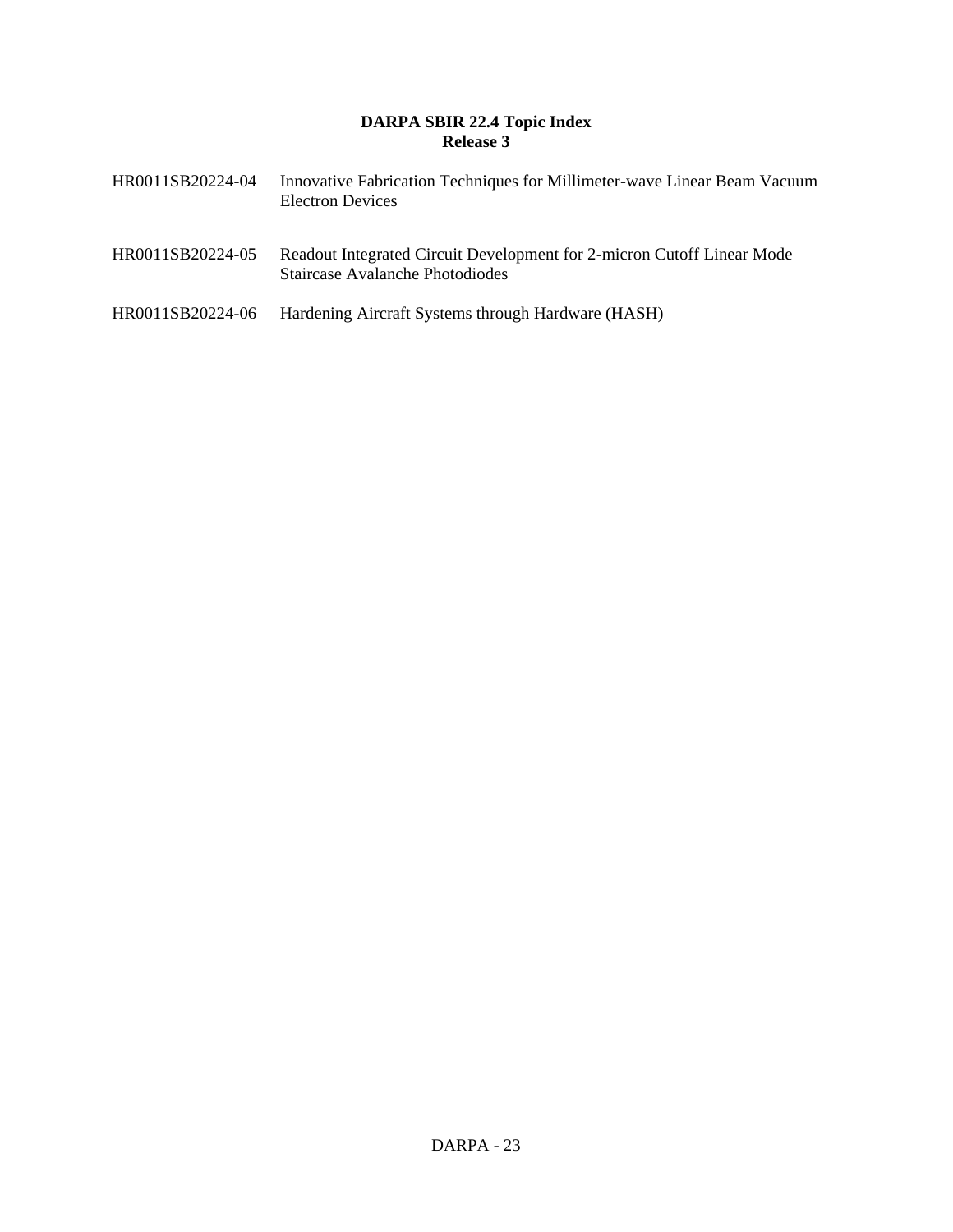#### HR0011SB20224-04 TITLE: Innovative Fabrication Techniques for Millimeter-wave Linear Beam Vacuum Electron Devices

OUSD (R&E) MODERNIZATION PRIORITY: Cybersecurity, Directed Energy (DE), Microelectronics, Networked Command, Control, and Communications (C3), Space

TECHNOLOGY AREA(S): Electronics, Materials/Processes

OBJECTIVE: Develop new design, fabrication, alignment, and assembly techniques to significantly reduce the cost and time of manufacturing high power, linear beam VE devices, increase the overall manufacturing yield, and reduce the dependence on skilled touch-labor for the precision fabrication and assembly of devices, particularly at millimeter-wave frequencies.

Develop new design, fabrication, alignment, and assembly techniques to significantly reduce the cost and time of manufacturing high power, linear beam VE devices, increase the overall manufacturing yield, and reduce the dependence on skilled touch-labor for the precision fabrication and assembly of devices, particularly at millimeter-wave frequencies.

DESCRIPTION: A linear beam vacuum electron device converts the kinetic energy of a longitudinallystreaming electron beam (or multiple parallel beams) into radio-frequency (RF) energy through the interaction with an electrodynamic structure. The electron beam is immersed in an externally-generated magnetic field and the "spent" beam is deposited in an electron collector. The entire device operates in hard vacuum, typically <10-9 torr.

Current VE manufacturing practices are labor-intensive, requiring many processing steps and highlyskilled touch labor at each step along the way. At millimeter-wave frequencies, the tight fabrication and alignment tolerances stress the limits of conventional manufacturing practices. This SBIR program seeks to develop new approaches to the design, fabrication, alignment, and assembly of millimeter-wave linear beam VE devices to decrease production cycle times, increase manufacturing yields, and reduce costs. A key goal is to develop new, readily reconfigurable methods of building VE devices that can reduce the time and cost of fabrication by a factor of 10 or more. Technologies of interest include, but are not limited to, advances in materials; CAD/CAM; subtractive, additive, and/or hybrid manufacturing; precision selfassembly and alignment; robotics and automation; and automated inspection and characterization. Novel methods of machining, forming, joining, and assembling materials that are commonly used in VE devices – such as refractory metals, oxygen-free high conductivity copper, high voltage ceramics, and high energy product permanent magnets – are of particular interest.

PHASE I: Phase I is a 10-month program to develop the designs and process flows leading to the fabrication (in Phase II) of a proof-of-concept W-band (75-110 GHz) linear beam VE amplifier comprising a thermionic electron gun, beam-wave interaction circuit, and an electrically-isolated electron beam collector. Table 1 summarizes the minimum performance parameters of the amplifier. The object of this SBIR is not to create a new breakthrough W-band device. Rather, the W-band VE amplifier will serve as a test vehicle to demonstrate the effectiveness of new VE manufacturing techniques. The goal of the SBIR is to develop new, readily reconfigurable ways of manufacturing high power millimeter-wave VE devices that reduce the fabrication time by at least a factor of 10 compared with the state-of-the-art. Approaches that support the types of millimeter-wave interaction circuits that are compatible with high power (hundreds of watts), broadband (multi-GHz) devices are of particular interest including but not limited to structures such as folded waveguides, coupled cavities, and extended interaction cavities.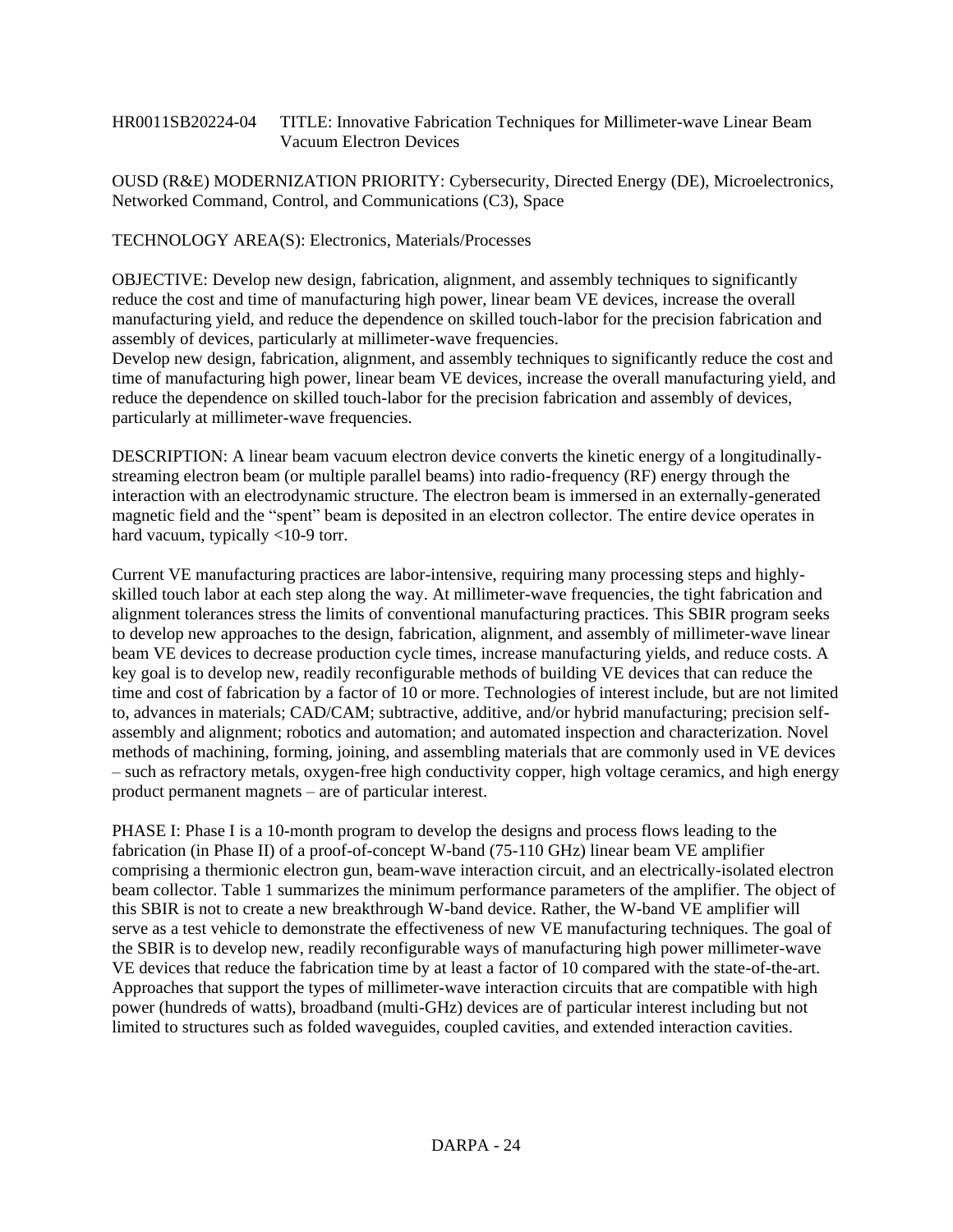| Table 1: W-band amplifier specifications |                   |  |
|------------------------------------------|-------------------|--|
| <b>Parameter</b>                         | <b>Metric</b>     |  |
| Operating band (GHz)                     | $75-110$          |  |
| Center frequency (GHz)                   | Performer defined |  |
| Bandwidth (GHz)                          | >1                |  |
| Peak output power (W)                    | $\geq 20$         |  |
| Gain (dB)                                | $\geq 10$         |  |
| Duty $(\% )$                             | $\geq 0.1$        |  |
|                                          | >95 at zero-drive |  |
| Beam transmission (%)                    | >90 at saturation |  |
| Hermiticity (sealed amplifier)           | $< 10^{-9}$ torr  |  |

At the beginning of Phase I, analyses and simulations with computational electromagnetic particle-in-cell and/or experimentally-validated large-signal codes shall demonstrate the ability of the proposed W-band amplifier design to meet the performance metrics of Table 1. During Phase I, interim experimental demonstrations of new fabrication and alignment techniques that support high precision and hermiticity goals are desirable (if feasible). By the end of Phase I, performers shall present (1) a full mechanical design of the W-band test amplifier (including piece-parts, sub-assemblies, and final assembly); (2) a detailed description of the manufacturing process flow that highlights the innovative approaches to achieving cycle time, yield, and cost goals; (3) a comparison with the VE manufacturing state-of-the-art; and (4) a Phase II roadmap that includes the fabrication and experimental demonstration of the W-band amplifier.

Proposers interested in submitting a Direct to Phase II (DP2) proposal must provide documentation to substantiate that the scientific and technical merit and feasibility described above has been met and describe the potential applicability of the proposed manufacturing approach(es) to the small lot/discontinuous production scales that are typical of DoD VE procurements. Documentation should include all relevant information that may include but is not limited to: technical reports, published journal articles, prototype models and validation data, and examples of internally-developed processes. For detailed information on DP2 requirements and eligibility, please refer to the DoD BAA 2022.4 and DARPA BAA Instructions.

**Schedule/Milestones/Deliverables** There will be a Kick-off Meeting at the onset of the program and periodic review meetings to be held by video-teleconferencing. Phase I milestones for this program should include:

- Month 2: Analyses and computational simulations demonstrating that the W-band amplifier design is capable of meeting the performance goals outlined in Table 1 (including electron beam generation and transport, beam-wave interaction, and thermal management).
- Month 4: Report on initial mechanical designs, assembly techniques, and manufacturing process flows related to the W-band amplifier.
- Month 8: Interim reporting on mechanical designs, assembly techniques, and manufacturing process flows related to the W-band amplifier. Experimental demonstrations of new fabrication and/or alignment techniques, if applicable.
- Month 10: Final Phase I Report that includes (1) a full mechanical design of the W-band test amplifier (including piece-parts, sub-assemblies, and final assembly); (2) a detailed description of the manufacturing process flow that highlights the innovative approaches to achieving cycle time, yield, and cost goals; (3) a comparison with the VE manufacturing state-of-the-art; and (4) a Phase II roadmap that includes the fabrication and experimental demonstration of the W-band amplifier.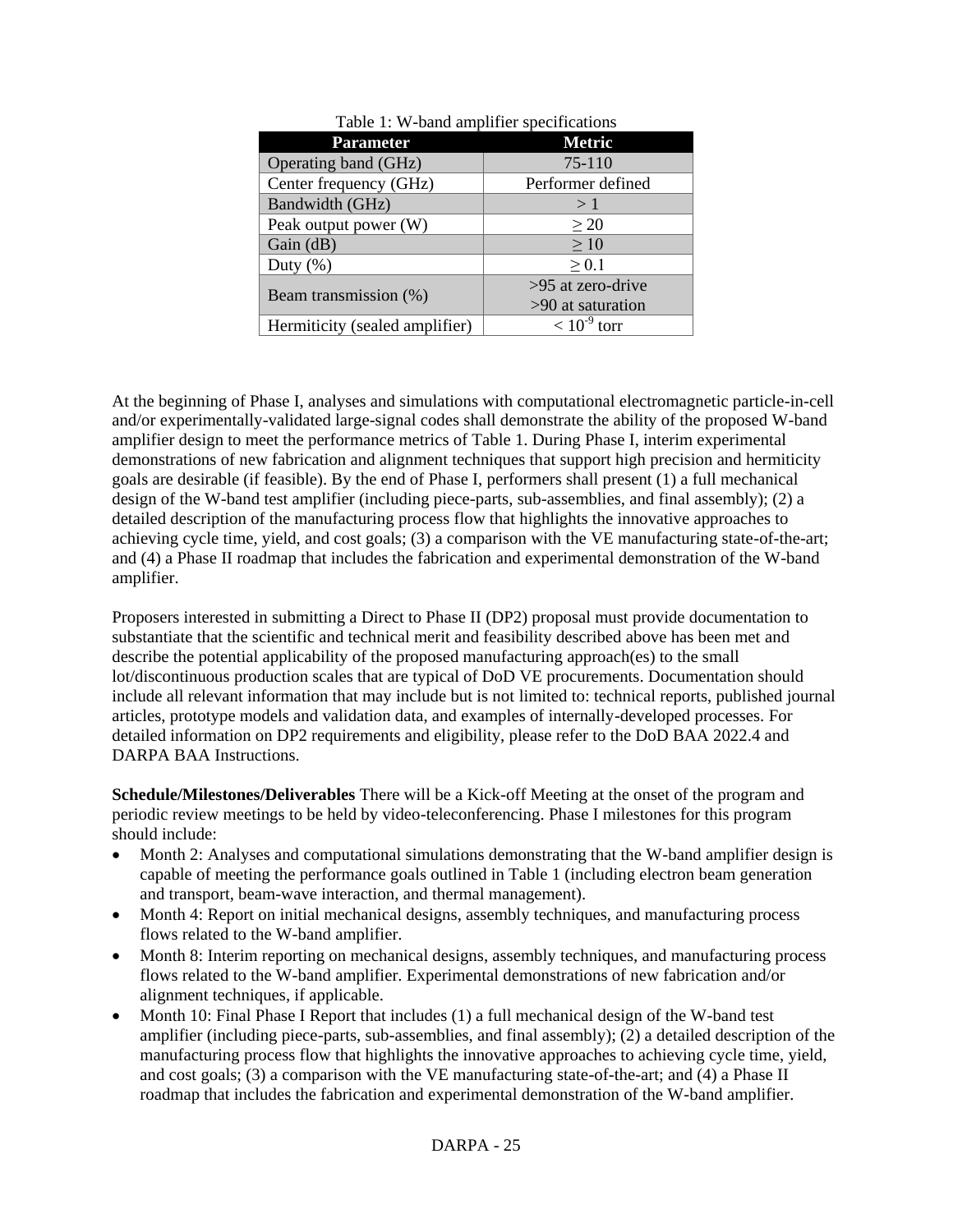PHASE II: Phase II is an 18-month program to demonstrate the effectiveness of new mechanical designs, fabrication and alignment approaches, and process flows leading to a significant reduction in millimeterwave VE device fabrication time (by at least a factor of 10 compared with the state-of-the-art), high manufacturing yield, and reduced costs. If appropriate, automation techniques may be developed and demonstrated in the Phase II Base program to support improved process flows. Using the technical approaches developed in Phase I, a minimum of one (1 each) W-band VE amplifier will be fabricated and tested.

Throughout Phase II, as appropriate, measurements of piece-parts and sub-assemblies shall demonstrate their ability to achieve manufacturing tolerance, alignment, and hermiticity goals. Experimental measurements of the final sealed W-band amplifier shall demonstrate that the device meets the performance metrics of Table 1 and provide validation of new fabrication and assembly techniques. A 6-month Phase II Option will further the development of automated approaches to fabrication, alignment, characterization, and inspection that leverage techniques demonstrated in the Phase II Base program. Key goals of the Phase II Option are to develop a roadmap for production-scale implementation of these approaches and to explore ways these approaches can address small lot/discontinuous production challenges that are characteristic of many DoD VE system procurements.

i. **Schedule/Milestones/Deliverables** There will be a Kick-off Meeting at the onset of the program and periodic review meetings to be held by video-teleconferencing. Phase II milestones for this program should include:

- Month 3: Quarterly Program Review (QPR) and report summarizing initial fabrication progress, schedule, plan for full power testing of the W-band amplifier, and future work.
- Month 6: QPR and report summarizing fabrication progress and planned work. As appropriate, present measurements of piece-parts and sub-assemblies demonstrating their ability to meet manufacturing tolerance, alignment, and hermiticity goals.
- Month 9: QPR and report summarizing fabrication progress and planned work. As appropriate, present measurements of piece-parts and sub-assemblies demonstrating their ability to meet manufacturing tolerance, alignment, and hermiticity goals. Update on amplifier test procurement and experimental setup.
- Month 12: QPR and report summarizing fabrication and assembly results, experimental validation, and comparisons with program metrics. Revised plans through the end of Phase II.
- Month 15: QPR and report summarizing the fabrication and initial testing of the W-band amplifier, experimental validation, and planned work through the end of Phase II.
- Month 18: End-of-Phase Review and report presenting descriptions of key innovations in design, fabrication, alignment, and assembly; experimental validation results; and comparisons with program metrics. Assessment of improvements over the VE manufacturing state-of-the-art. Proposed plan for a Phase II Option to develop automated approaches to fabrication, alignment, characterization, and inspection.

## **The Phase II Option milestones should include:**

- Month 21: QPR and report summarizing the interim development of automated approaches to fabrication, alignment, characterization, and inspection. Experimental demonstrations, as appropriate.
- Month 24: End-of-Option Review and report summarizing the final automated approaches to fabrication, alignment, characterization, and inspection. Assessment of improvements relative to the VE manufacturing state-of-the-art and recommendations for production-scale implementation, particularly in the context of small lot/discontinuous production challenges that are characteristic of many DoD VE system procurements.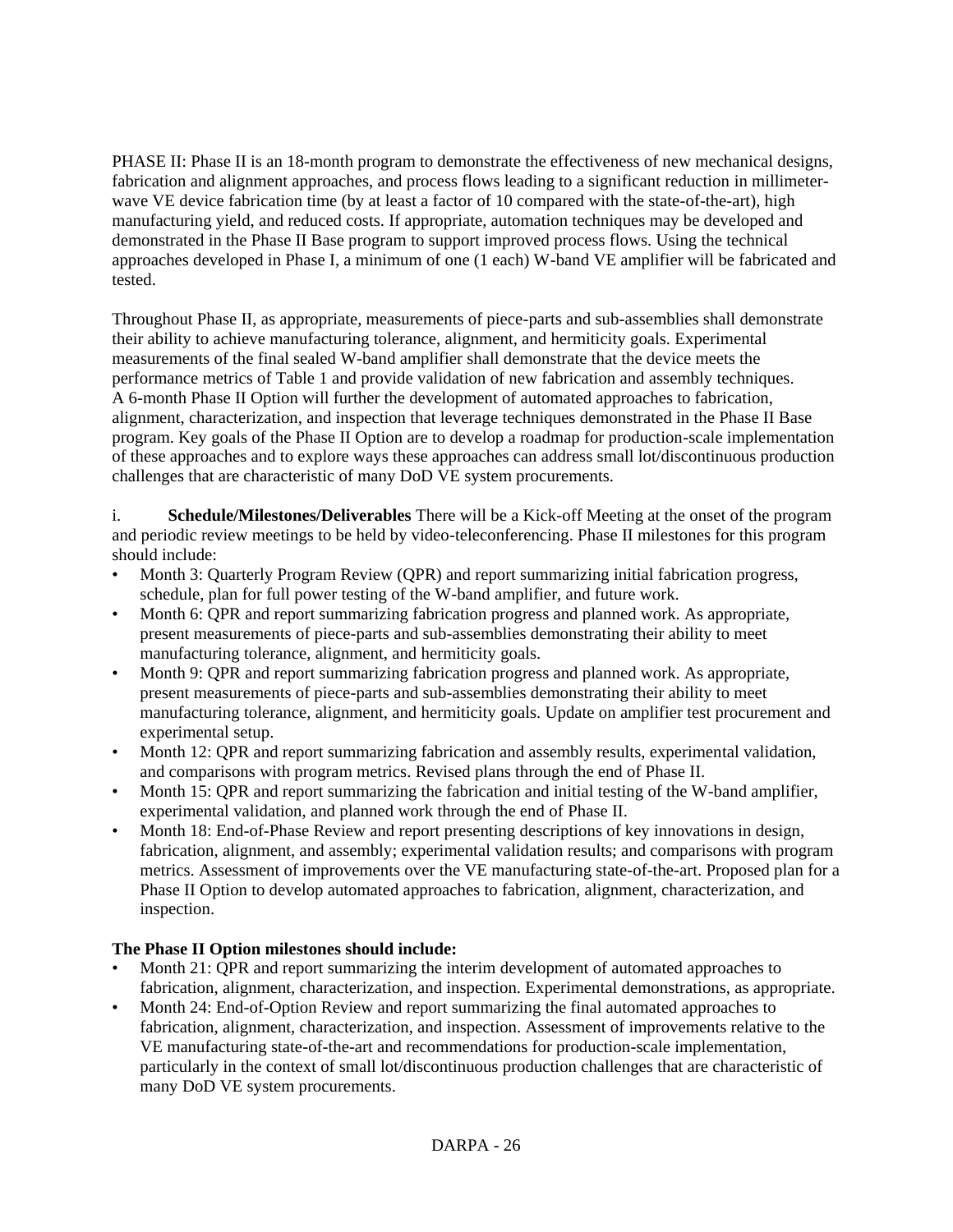PHASE III DUAL USE APPLICATIONS: (U) Commercial and DoD/military applications for high power millimeter-wave VE amplifiers include compact transmitters for sensors, radar, and high-speed data links. The new design, fabrication, and alignment techniques developed by this SBIR will significantly reduce the cost and time of manufacturing and increase the overall manufacturing yields, facilitating the increased access to and adoption of the technology. In addition, the SBIR will develop new manufacturing process flows that leverage advances in automation and robotics to reduce the dependence on skilled touch-labor for the precision fabrication, assembly, and inspection of components and assemblies.

## REFERENCES:

- 1. T. J. Horn and D. Gamzina, "Additive manufacturing of copper and copper alloys," ASM Handbook, Vol. 24, Additive Manufacturing Processes, D. Bourell, W. Frazier, H. Kuhn, and M. Seifi, eds., 2020.
- 2. Y. Koren, X. Gu, and W Guo, "Reconfigurable manufacturing systems: Principles, design, and future trends," Front. Mech. Eng. 13(2) 2018.
- 3. A. Slocum, "Kinematic couplings: A review of design principles and applications," Int. J. Mach. Tools Manuf. 50(4) 2010.

KEYWORDS: Vacuum electronics; millimeter-wave; precision manufacturing; reconfigurable manufacturing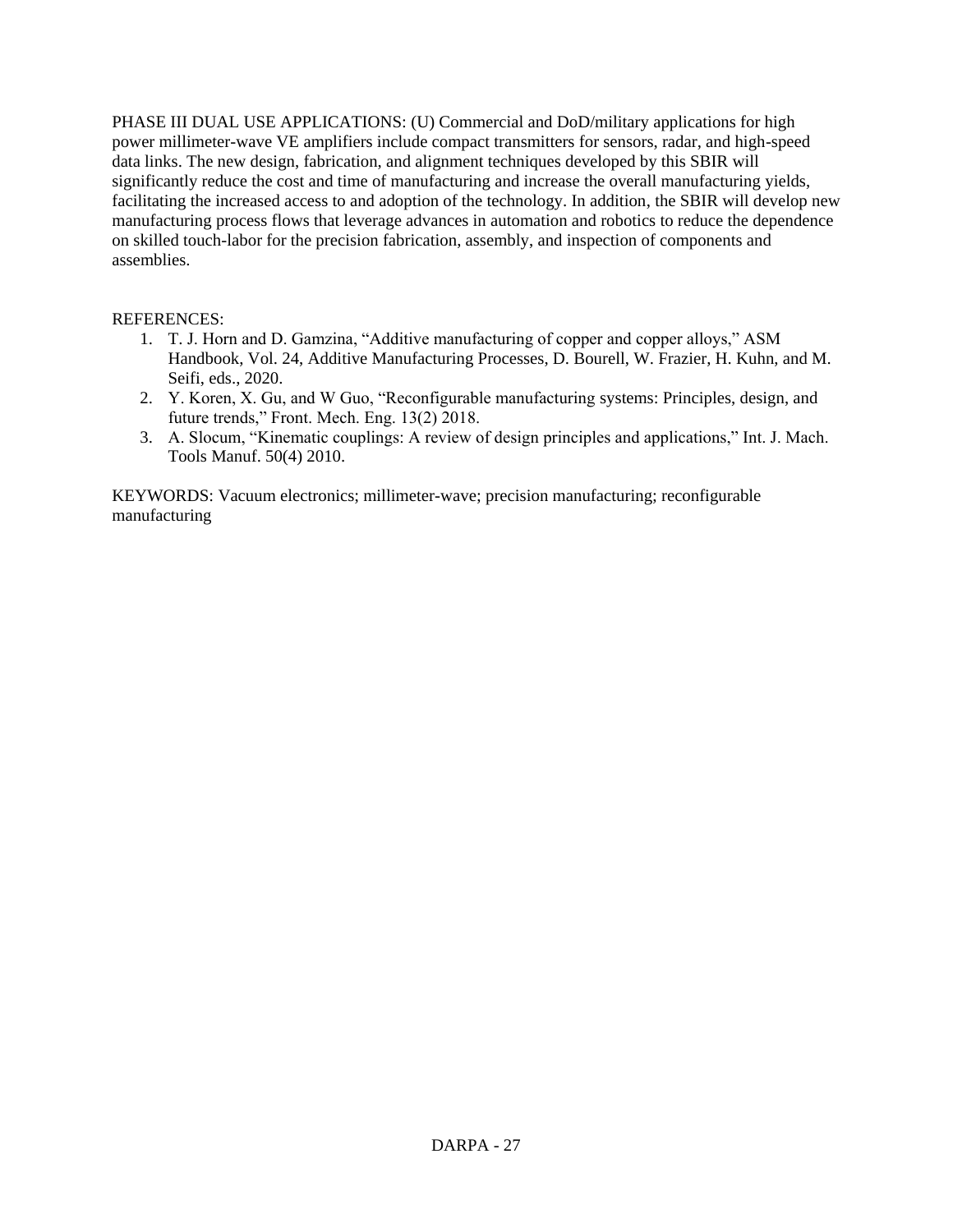#### HR0011SB20224-05 TITLE: Readout Integrated Circuit Development for 2-micron Cutoff Linear Mode Staircase Avalanche Photodiodes

## OUSD (R&E) MODERNIZATION PRIORITY: Microelectronics

#### TECHNOLOGY AREA(S): Sensors

The technology within this topic is restricted under the International Traffic in Arms Regulation (ITAR), 22 CFR Parts 120-130, which controls the export and import of defense-related material and services, including export of sensitive technical data, or the Export Administration Regulation (EAR), 15 CFR Parts 730-774, which controls dual use items. Offerors must disclose any proposed use of foreign nationals (FNs), their country(ies) of origin, the type of visa or work permit possessed, and the statement of work (SOW) tasks intended for accomplishment by the FN(s) in accordance with the Announcement. Offerors are advised foreign nationals proposed to perform on this topic may be restricted due to the technical data under US Export Control Laws.

OBJECTIVE: Design, model, and fabricate a readout integrated circuit specifically tailored for high-gain linear mode staircase avalanche photodiodes that operate at 2 µm cutoff, high frame rates, and thermoelectric cooling compatible temperatures

DESCRIPTION: Avalanche photodiodes (APDs) are photodiodes with an internal gain mechanism that exploit the photoelectric effect to convert a single photon to multiple electrons. Functionally, they are the semiconductor analog of photomultipliers. APDs use a high reverse bias voltage to create a strong internal electric field that accelerates electrons (or holes) created by the absorption of incident photons through the crystal lattice to produce secondary electrons (holes) by impact ionization. APDs have been widely deployed for use in telecommunications, military, and research applications for imaging, single photon detection, and ranging.

Linear mode staircase APDs are a particular design proposed by Capasso<sup>[1]</sup> in the early 1980s that theorized a device that incorporated both energetic and spatial determinicity in the gain resulting in gains of 2N where N is the number of steps in the staircase. Attempts to meet the performance gains projected have continued, <sup>[2,3]</sup> in particular, recent advances in in the Gain Enhancement by Novel Impact Ionization (GENII) program have resulted in demonstrations of high gain (>1000), high operating temperature ( $>$ 240K), and low excess noise factor (<1.1) at modest dark current (<10  $\mu$ A/cm<sup>2</sup>) at the pixel level with an innovative AlInAsSb-based digital alloy staircase APD structure with a per-step gain near the theoretical limit of two  $^{[4]}$ . In order to demonstrate the military relevance and further advance the technology and manufacturing readiness levels (TRL and MRL), a custom readout integrated circuit (ROIC) must be designed, fabricated, and tested with the staircase APD structures.

Likewise, read-out integrated circuits have been developed for linear-mode APDs <sup>[5-7]</sup>. State of the art APD ROICs have larger pixel pitch  $(\sim 100$  microns or more) and require higher voltages to operate. It is desirable for the ROIC to operate at low voltage and be designed for smaller pixel pitches and still achieve SOA performance. The overall technical objectives of this topic are to produce a staircase APD ROIC that can meet the metrics laid out in Table 1.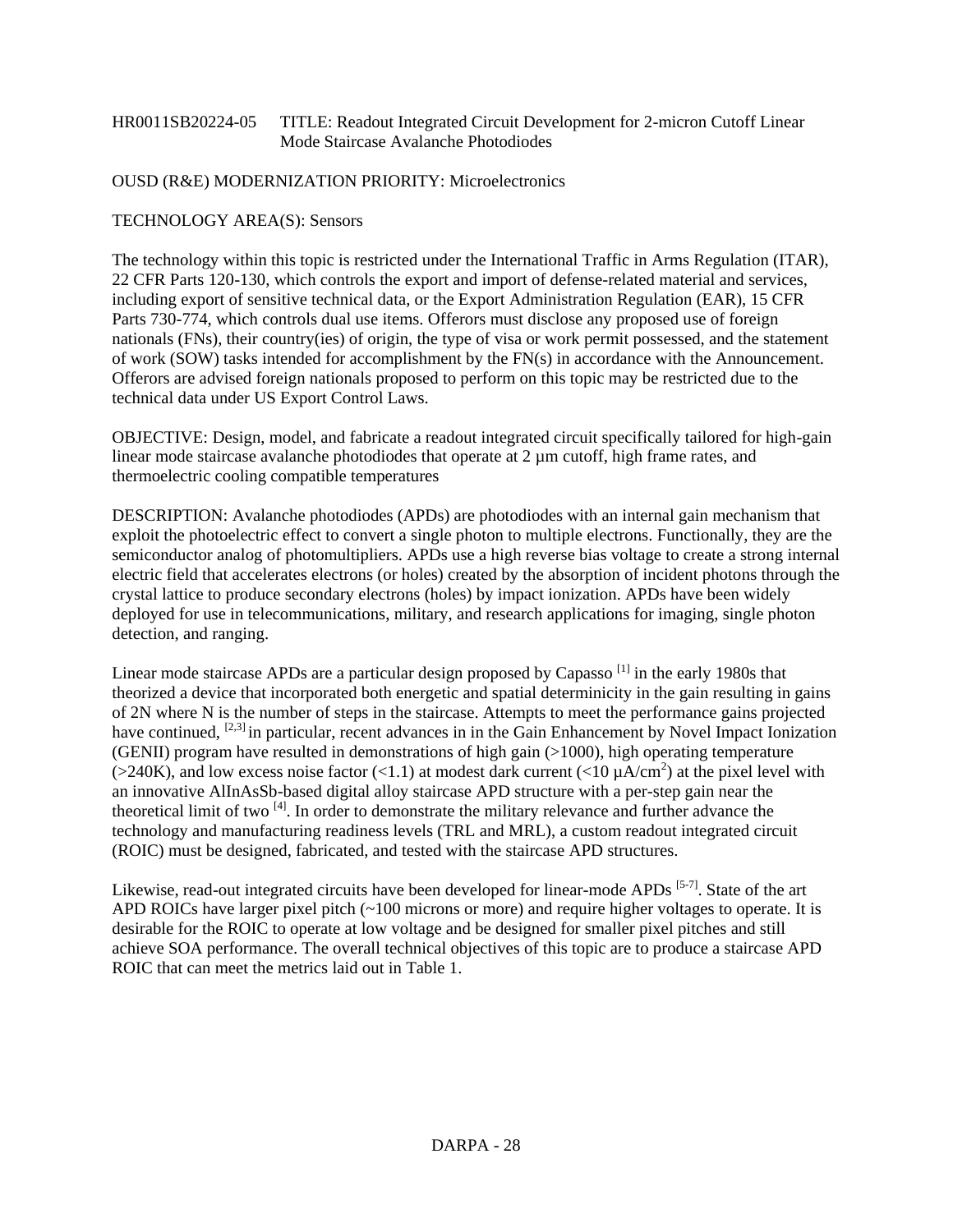| Metric                                   | Goal    |
|------------------------------------------|---------|
| Array size                               | 32 x 32 |
| Pixel Pitch $(\mu m)$                    | < 50    |
| Frame rate (kHz)                         | >10     |
| Op. Temp $(K)$                           | 240     |
| Dynamic Range (bits)                     | 16      |
| Range Resolution (cm)                    | <30     |
| Power (W)                                | 0.5     |
| Dark Current ( $\mu$ A/cm <sup>2</sup> ) | 10      |
| Excess noise factor                      | <1 1    |

PHASE I: As this is a Direct to Phase II (DP2) solicitation, Phase I proposals will not be accepted or reviewed. In order to qualify for DP2, proposers must provide documentation to substantiate the following:

- Proposer has previously demonstrated their ability to design, fabricate, and test APD ROICs (e.g. sample data from prior APD ROIC efforts)
- Proposer has preliminary performance models for a 32x32 staircase APD array that meets the metrics detailed in Table 1
- Proposer should have detector results that demonstrate APD behavior (e.g., published paper or thirdparty test results)

PHASE II: For the base Direct to Phase II effort, the proposer shall develop:

- Detailed design ready for tape-out of linear mode APD ROIC able to meet the metrics detailed in Table 1
- Detailed simulated performance for 32 x 32 staircase APD array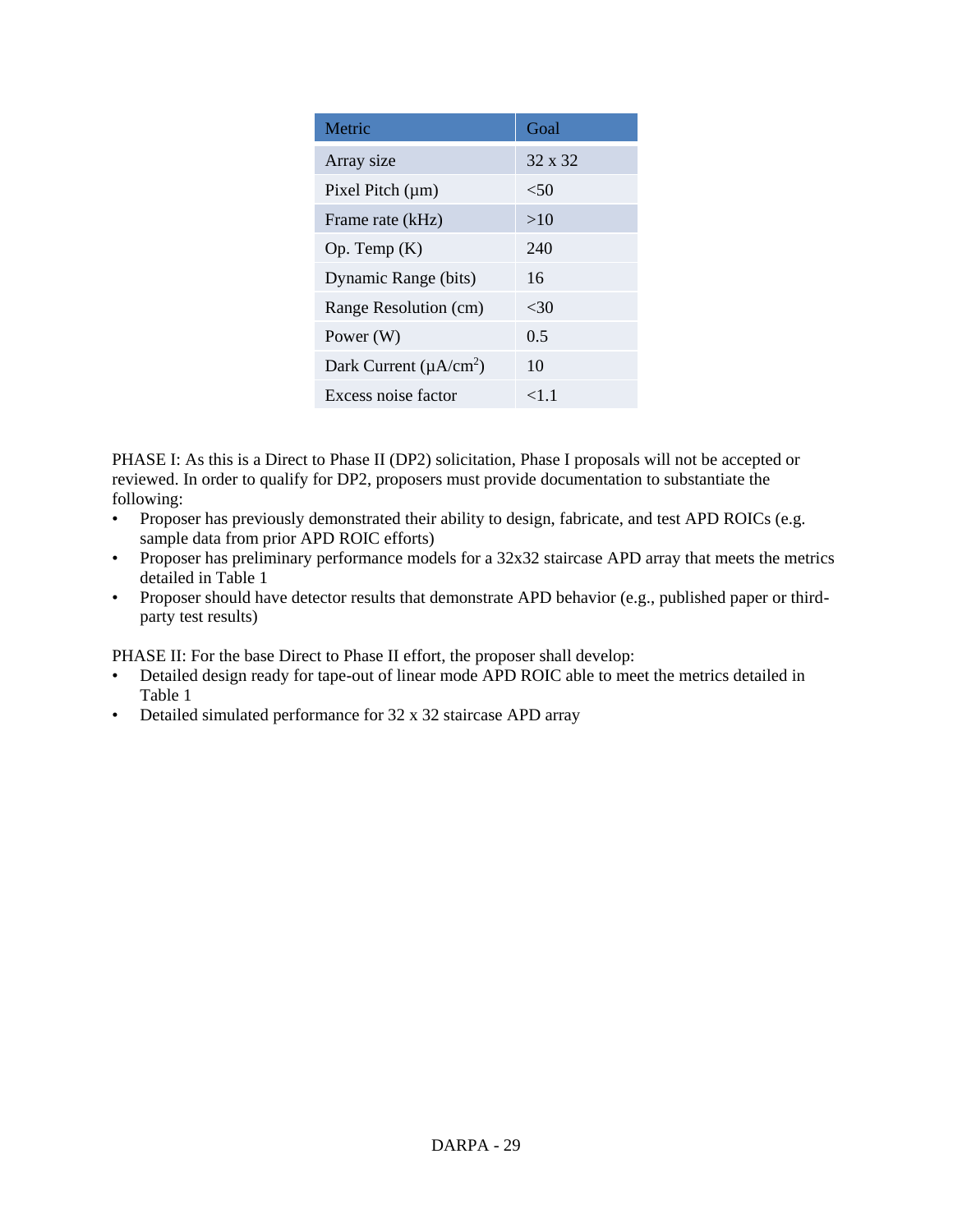| <b>Schedule/Milestones/Deliverables</b><br>1. |       |                                                                                                                                                                                                                                |  |  |
|-----------------------------------------------|-------|--------------------------------------------------------------------------------------------------------------------------------------------------------------------------------------------------------------------------------|--|--|
| Phase                                         | Month | Milestone                                                                                                                                                                                                                      |  |  |
| 1                                             |       | Kickoff meeting. The kickoff meeting should identify the<br>detailed technical approach, preliminary expected                                                                                                                  |  |  |
|                                               |       | performance, detailed specifications, detailed program<br>schedule, anticipated risks and corresponding mitigation<br>approach(es), level of effort and key personnel required, and<br>any anticipated follow up actions.      |  |  |
|                                               | 3     | Update report. A report and corresponding meeting to present<br>an update on architecture trades and progress towards detailed<br>requirements.                                                                                |  |  |
|                                               | 5     | Requirements review. A report and corresponding meeting to<br>present the detailed system requirements review (SRR).                                                                                                           |  |  |
|                                               | 7     | Update report. A report and corresponding meeting to present<br>an update progress towards preliminary design.                                                                                                                 |  |  |
| Base Phase 2                                  | 9     | Preliminary design. A report and corresponding meeting for<br>preliminary design review (PDR). Initial FPA performance<br>estimates, pixel level layouts, and details of each layer<br>proposed in the ROIC shall be provided. |  |  |
|                                               | 11    | Update report. A report and corresponding meeting to present<br>an update progress towards block level review.                                                                                                                 |  |  |
|                                               | 13    | Block level review. A report and corresponding meeting for<br>block level review. Pixel level schematics and variations as<br>well as top level periphery approach shall be provided.                                          |  |  |
|                                               | 17    | Critical design. A report and corresponding meeting for<br>critical design review (CDR). All elements required to bring<br>the ROIC design to tapeout shall be provided.                                                       |  |  |
|                                               | 18    | Final Report. A report detailing all technical progress made in<br>the base effort.                                                                                                                                            |  |  |

PHASE III DUAL USE APPLICATIONS: (U) Phase III efforts will demonstrate a fully packaged camera composed of high operating temperature, linear mode staircase APDs. Potential commercial applications include single-photon detection, ranging, and imaging.

## REFERENCES:

- 1. F. Capasso and W. T. Tsang, "Superlattice, graded band gap, channeling and staircase avalanche photodiodes towards a solid-state photomultiplier," 1982 International Electron Devices Meeting, 1982, pp. 334-337, doi: 10.1109/IEDM.1982.190288.
- 2. R. S. Fyath and J. J. O'Reilly, "Effect on the performance of staircase APDs of electron impact ionization within the graded-gap region," in IEEE Transactions on Electron Devices, vol. 35, no. 8, pp. 1357-1363, Aug. 1988, doi: 10.1109/16.2559.
- 3. G. M. Williams, M. Compton, D. A. Ramirez, M. M. Hayat and A. S. Huntington, "Multi-Gain-Stage InGaAs Avalanche Photodiode With Enhanced Gain and Reduced Excess Noise," in IEEE Journal of the Electron Devices Society, vol. 1, no. 2, pp. 54-65, Feb. 2013, doi: 10.1109/JEDS.2013.2258072.
- 4. S.D. March, A.H. Jones, A.J. Muhowski, S.J. Maddox, M. Ren, S.R. Bank, "Digital Alloy Staircase Avalanche Photodetectors with Tunneling-Enhanced Gain", IEEE Journal of Selected Topics in Quantum Electronics, 28, 3803513 (2022).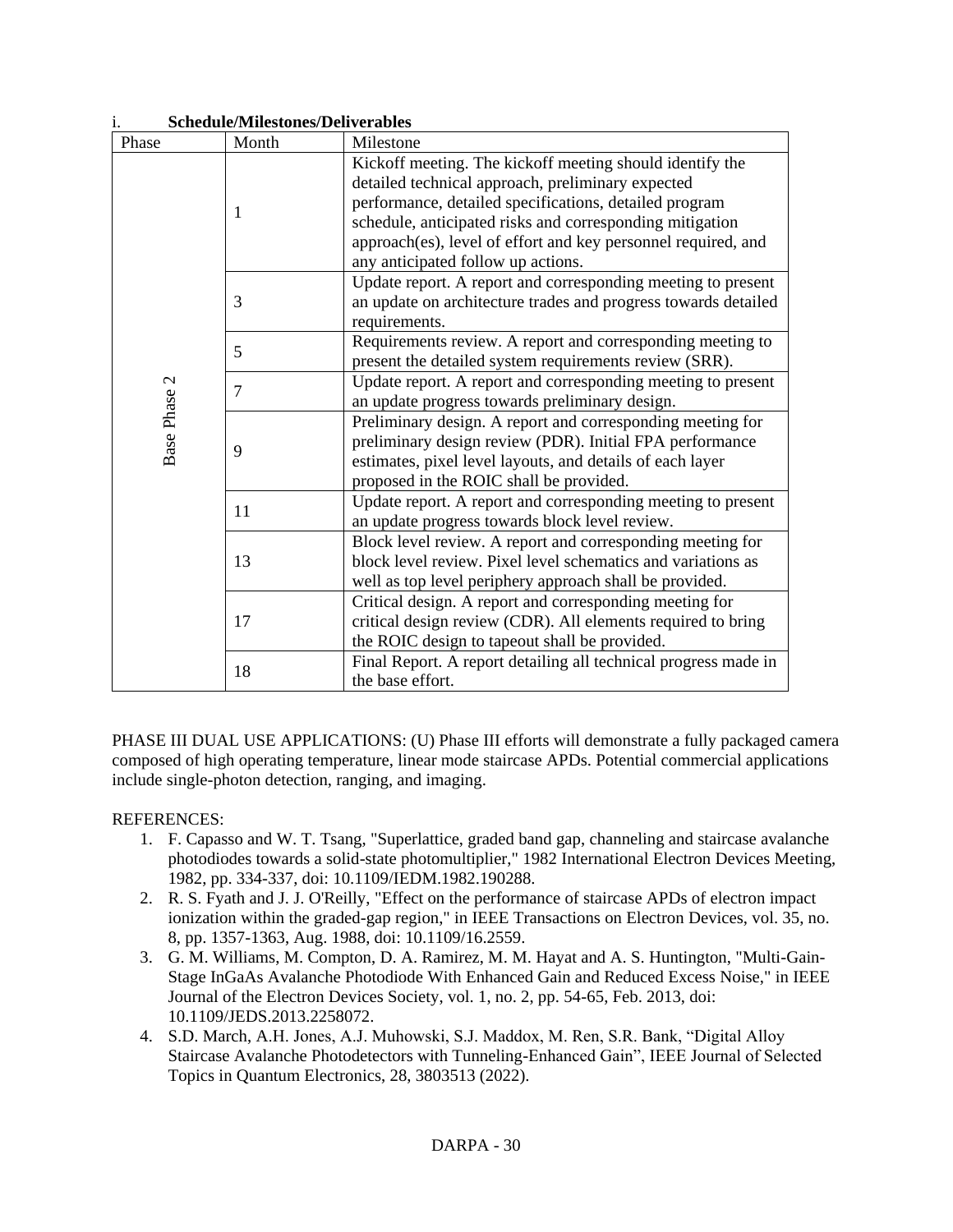- 5. J. Asbrock, S. Bailey, D. Baley, J. Boisvert, G. Chapman, G. Crawford, T. de Lyon, B. Drafahl, J. Edwards, E. Herrin, C. Hoyt, M. Jack, R. Kvaas, K. Liu, W. McKeag, R. Rajavel, V. Randall, S. Rengarajan, J. Riker, "Ultra-High sensitivity APD based 3D LADAR sensors: linear mode photon counting LADAR camera for the Ultra-Sensitive Detector program," Proc. SPIE 6940, Infrared Technology and Applications XXXIV, 69402O (5 May 2008).
- 6. J.D. Beck, R. Scritchfield, P. Mitra, W. Sullivan III, A.D. Gleckler, R. Strittmatter, R.J. Martin, "Linear-mode photon counting with the noiseless gain HgCdTe e-APD," Proc. SPIE 8033, Advanced Photon Counting Techniques V, 80330N (13 May 2011).
- 7. W. Sullivan III, J. Beck, R. Scritchfield, M. Skokan, P. Mitra, X. Sun, J. Abshire, D. Carpenter, B. Lane, "Linear mode photon counting from visible to MWIR with HgCdTe avalanche photodiode focal plane arrays," Proc. SPIE 9492, Advanced Photon Counting Techniques IX, 94920T (13 May 2015).

KEYWORDS: Photodiode, photodetector, staircase avalanche photodiode, readout integrated circuit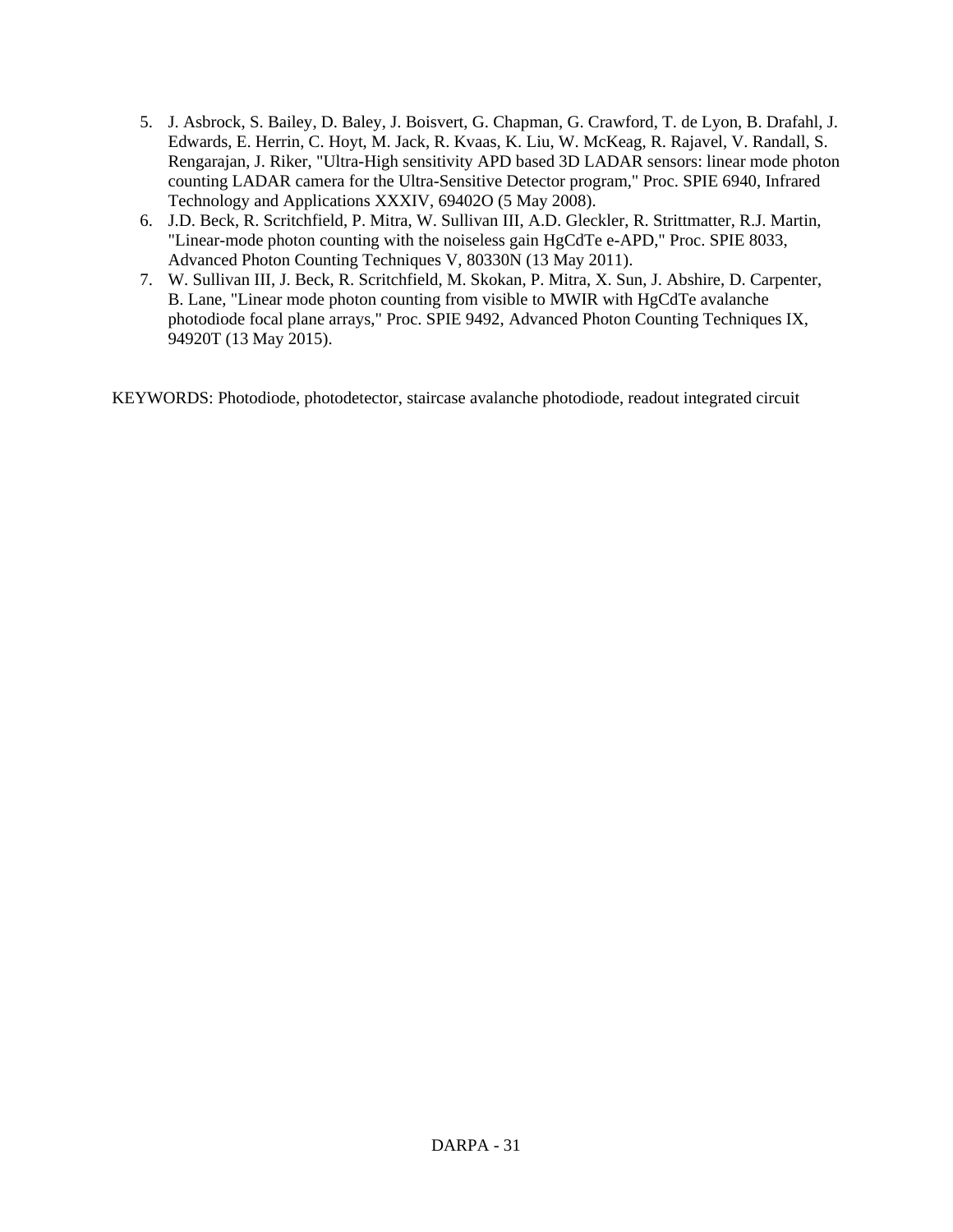HR0011SB20224-06 TITLE: Hardening Aircraft Systems through Hardware (HASH)

OUSD (R&E) MODERNIZATION PRIORITY: Cybersecurity

TECHNOLOGY AREA(S): Air Platform,Information Systems

OBJECTIVE: The effort will develop, validate and harden aircraft systems against errors, failures, and cyber-attacks arising from the introduction of electronic pilot kneeboards and maintenance connections into the cockpit.

DESCRIPTION: Electronic pilot kneeboards and the cost advantages of condition- and network-based maintenance processes offer new potential mission benefits and new requirements for connectivity in the cockpit of DoD aircraft systems. At the same time, these open new concerns associated with pilot and operator errors, system failures, and cyber-vulnerabilities. Hardware hardening capabilities are required that are impervious to malicious software yet mindful of Size, Weight, and Power (SWaP) constraints. Unlike most ground-based installations, DoD aircraft defenses must respond in real-time, provide alerts to the pilot, prevent undesirable outcomes, and instantly adapt to the level of threat.

The last five years have seen a quiet revolution in the underlying fabric of systems engineering with the coming of age of many enabling technologies: open standards for system and sensor busses have emerged that enable competitive acquisition processes; System-on-Chip and Field Programmable Gate Array (FPGA) devices offer new levels of integration and performance; High-Level Synthesis accelerates circuit design; Partial Reconfiguration allows real-time circuit adaptivity; formally verified software subsystems offer new levels of system assurance. These advances are revolutionizing commercial networking and systems design, but have yet to have a significant presence in the cockpit, especially on DoD legacy platforms.

This SBIR topic will develop, harden and validate system design, software, and hardware innovations that improve aircraft resilience while reducing SWaP. Approaches should address the hardware to be developed, expected path of integration, metrics of success, assessment methods, and integration of solutions into robust, real-time cyber defenses of interest to the DoD.

PHASE I: The Phase I feasibility study shall include the documentation of a basic prototype consisting of the co-designed software code and hardware capabilities that are demonstrably impervious to advanced cyber-attacks and malicious software infiltrations of the supply chain yet mindful of Size, Weight, and Power (SWaP) constraints for connectivity in the cockpit of DoD aircraft systems. Proposers interested in submitting a Direct to Phase II (DP2) proposal must provide documentation to substantiate that the scientific and technical merit and feasibility described above has been met and describes the potential military and/or commercial applications. Documentation should include all relevant information including, but not limited to: technical reports, test data, prototype designs/models, and performance goals/results. For detailed information on DP2 requirements and eligibility, please refer to Section 4.2, Direct to Phase II (DP2) Requirements, and Appendix B of the DARPA Instructions for DoD BAA 2022.4

PHASE II: Phase II shall produce system design, implementation, and maintenance capabilities to significantly advance the state of the art in security and resilience of cockpit connectivity and integration of modern computational architectures and user interfaces. These integrated systems of co-designed software and hardware architectures will support Artificial Intelligence (AI)-based or Neuromorphicbased capabilities, including a cyber-attack detection capability. This capability will detect anomalous sequences of instructions, using strategies for tight integration of CPUs and Artificial Intelligence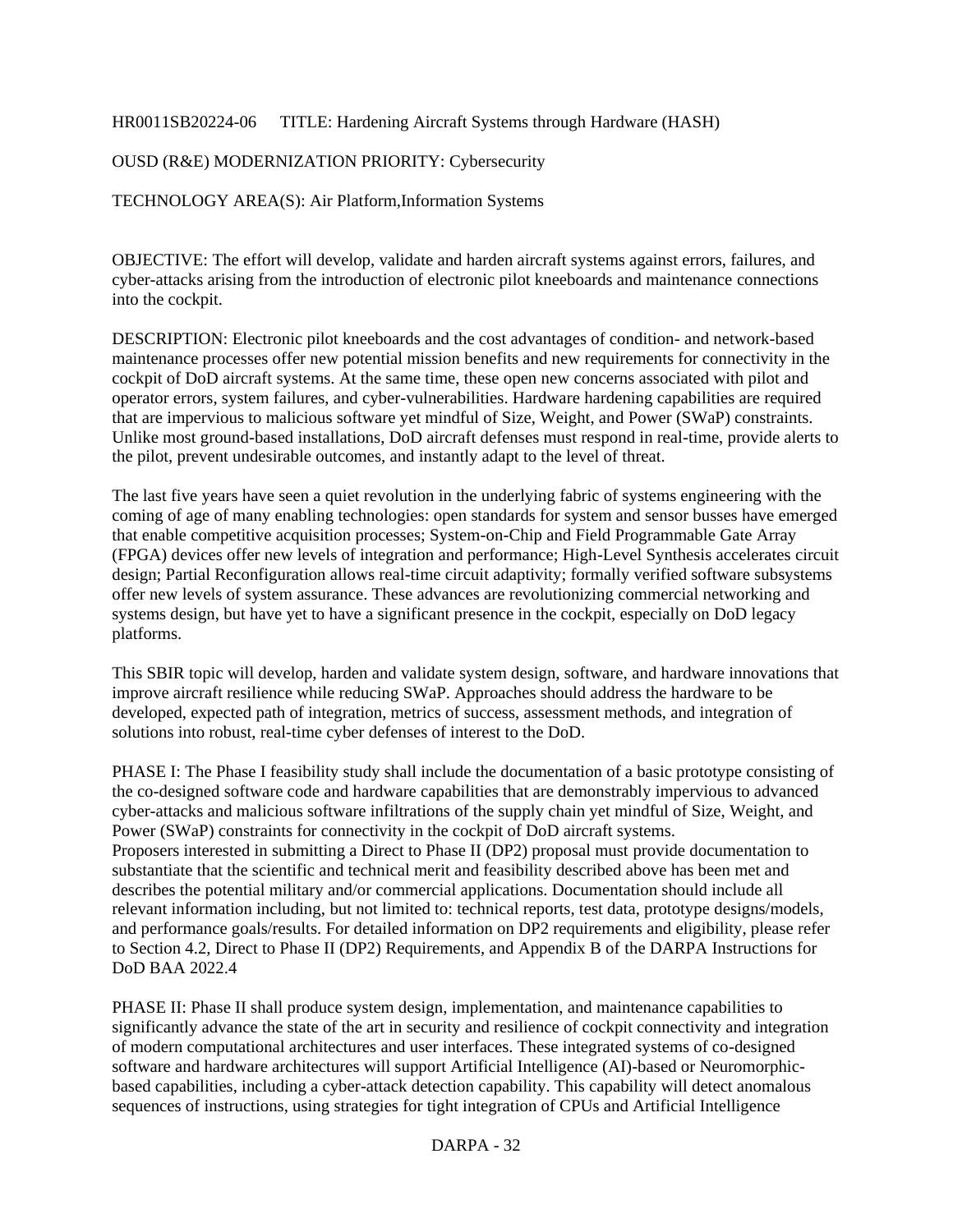(AI)/Machine Learning (ML)/neuromorphic fabrics. It will provide for effective cyber warning with an acceptable false alarm rate in a SWaP-constrained environment for efficient runtime cyber warning. Strong technical approaches will provide innovative concepts for coupling AI/ML or neuromorphic logic with conventional CPU cores. Thus, it will provide the ability to monitor an instruction queue of the frontside bus of CPU cores to mitigate cyber vulnerabilities. The AI or ML techniques shall capture an understanding of a system design and determine vulnerabilities.

The DoD has requirements for implementing cyber resiliency and tamper resistance in its aircraft platforms, ordnance systems and associated support systems. The DoD has significant interest in advanced software engineering and digital design technologies that implement robust security related to Platform IT (PIT), programmable logic, and physical digital electronics hardware involving, but not limited to, the following:

- Software, hardware and/or programmable logic implementing security that significantly advances the state of the art while simultaneously supporting performance and SWaP in areas regarding:
	- 1. Protocol checking logic for detection of maliciously formed packets with advanced secure parsing and input validation logic residing on hardware or FPGA fabric, to implement a vetting function prior to reaching an objective network stack process residing on the objective CPU core. Said capability shall provide minimal impact on performance, latency and throughput.
	- 2. Packet inspection logic supporting high throughput and minimal latency for detection of malicious payloads prior to reaching an objective network stack process residing on the objective CPU core.
	- 3. Avionics networking defensive logic, especially targeting MIL-STD-1553, ARINC-429, ARINC-629, ARINC-664, Fibre Channel and Ethernet. Said approaches shall be retrofittable with minimal impact on target platforms.
	- 4. Advanced approaches to implement secure loader and secure monitor functionality on a SoC type implementation with security core residing on fabric interacting with processes running on contained CPU cores for robust detection of malicious activity on protected CPU cores.
	- 5. Innovative methods to improve the capability of standard FPGA security cores, regarding performance and resource utilization.
		- a. Methods to detect and/or prevent the adversary utilizing undefined semantics for malicious purposes.
		- b. Methods to detect and/or prevent the adversary from utilizing emergent behaviors of existing implementations for malicious purposes.
		- c. Methods to implement Root of Trust (RoT), secure boot (cold boot), and secure restart (warm boot).
		- d. Methods to advance the secure loading of FPGA configuration files over existing approaches.
		- e. Methods in volume protection that increase security while simultaneously supporting high heat dissipation.
	- 6. Methods to implement security in a powered-off state with only limited battery powered functionality available for sensors and defensive logic.
		- a. Methods that address known computer processor hardware vulnerabilities that are retrofittable into existing systems. [IMPORTANT: Offeror in an UNCLASSIFIED proposal should not explicitly mention specific platform subject to said vulnerability.]
		- b. Methods that address known crypto implementational security issues (not basic cryptological algorithm issues) in embedded crypto systems that are retrofittable into existing systems. [IMPORTANT: Offeror in an UNCLASSIFIED proposal should not explicitly mention specific platform subject to said vulnerability.]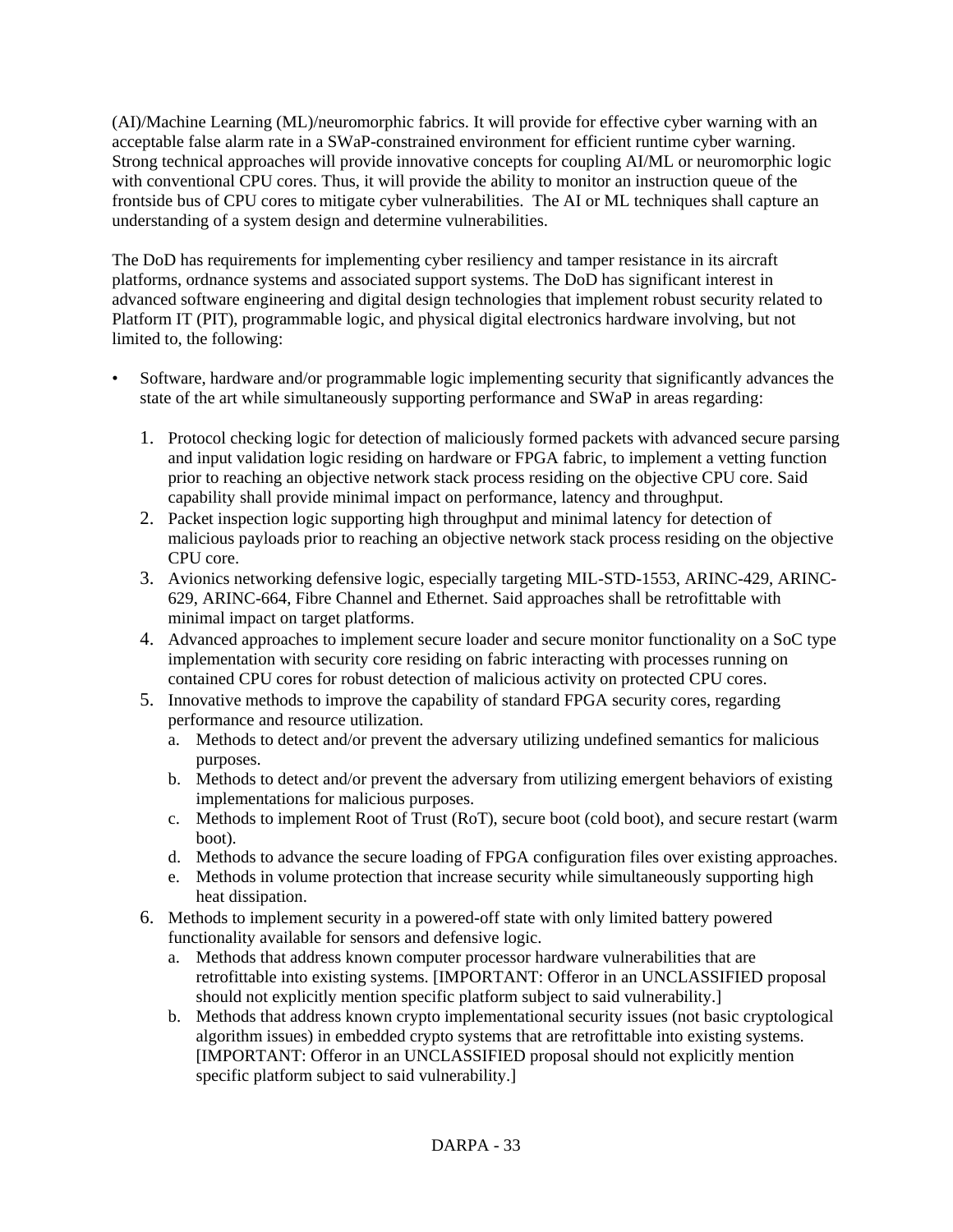- c. Methods to thwart Reverse Engineering (RE) of sensitive software, hardware and/or programmable logic that strongly obscures the functionality, effectively denying the ability to perform RE but provides for the ability to operate in a hidden/obfuscated/encrypted state with minimal and/or acceptable impact on performance and/or latency.
- d. Methods for implementing a covert communication channel (intended to be unknown to the attacker) between various avionics components or subsystems to support alerting, logging or a coordinated response to a RE attack or a cyber attack.
- Techniques to provide for provability and traceability of software, hardware and programmable logic regarding:
	- 1. Innovative approaches to formal methods that in addition to proof of correctness, provide proofs of Confidentiality, Integrity, and Availability (CIA):
		- a. Approaches to supporting scalability of formal methods to support large scale software packages and large circuit design Hardware Description Language (HDL) code bases.
		- b. Robust approaches to dealing with covert channels, timing channels and side channels.
		- c. Provability regarding software targeting multiprocessing implementations including Symmetric Multi-Processing (SMP) and other multiprocessing arrangements such as Asymmetric Multi-Processing (AMP) (in part, related to the previous bullet).
		- d. Techniques to support verification for mixed implementations involving both software with hardware and/or programmable logic, where the software is tightly coupled to hardware/programmable logic in a target such as a System on a Chip (SoC).
		- e. Techniques to provide for formal verification of Machine Learning (ML) and neuromorphic hardware and use cases where software is coupled to a ML/neuromorphic system in support of some Naval Aviation Enterprise (NAE) application such as sensor data processing, tracking or autonomy.
- Technologies that provide the ability to rapidly and effectively assess the provenance of software, programmable logic and hardware in a manner significantly more robust than code signing (cf. the recent SolarWinds attack subverting the software build environment to bypass code signing). These technologies must provide the capability to prove that no unauthorized and potentially malicious modification has been made anywhere in the supply chain or development system. They shall have traceability back to the software/hardware development system and relate to the software module/hardware cell level. They shall provide the ability to vet the individual software/IP blocks/hardware cells at the target or at the software loader/device programmer, accessing artifacts providing proof such as:
	- 1. Software/hardware/programmable logic fully confirms to system program office approved design specification with no additional functionality.
	- 2. Software/hardware/programmable logic was only developed and/or modified by authorized developer personnel.
	- 3. Software/hardware/programmable logic was only developed and/or modified using approved toolchains.
	- 4. Software/hardware/programmable logic was only developed and/or modified on approved development systems.
	- 5. Software/hardware/programmable logic was only developed and/or modified during an approved period.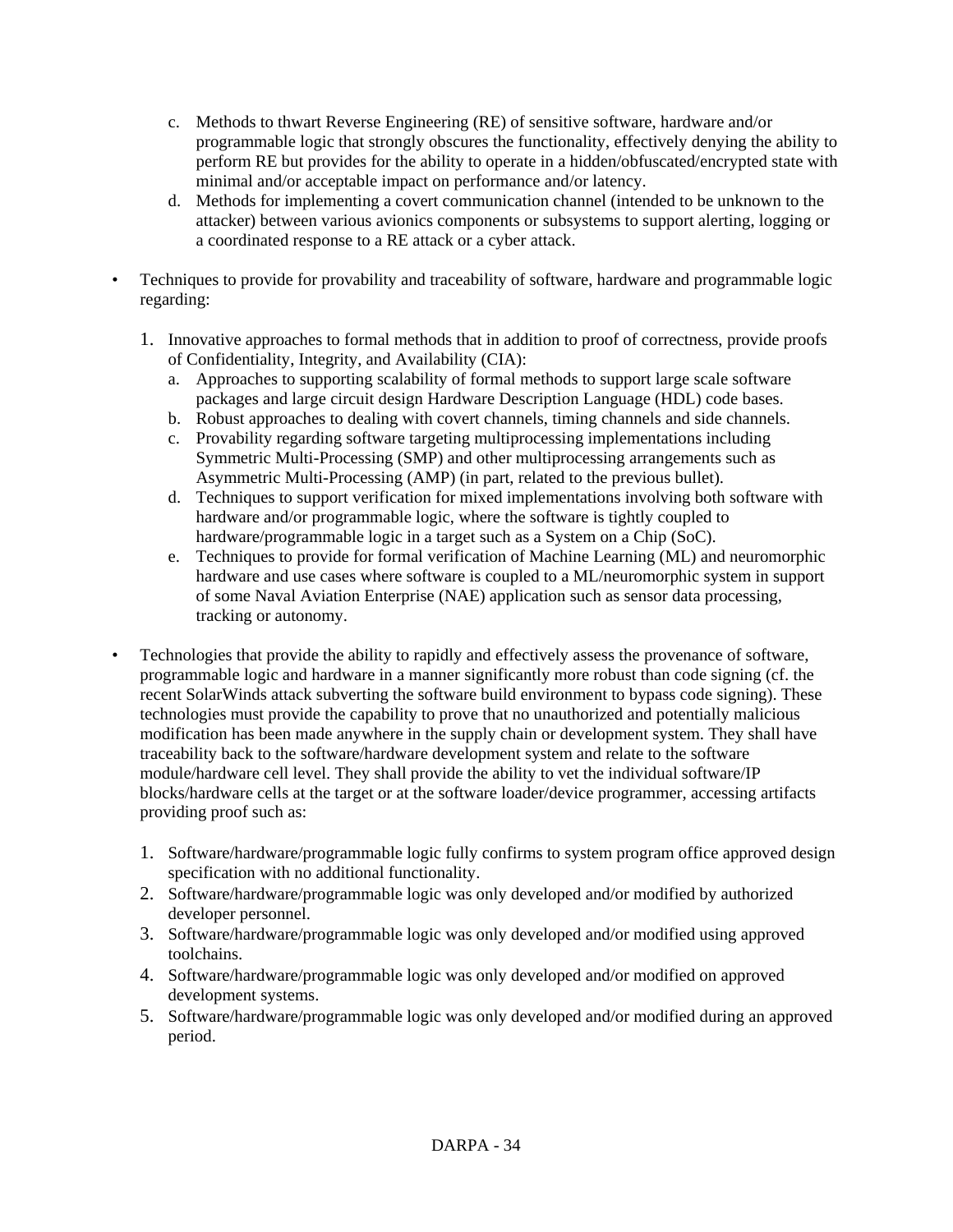Successful offerors in their proposals will demonstrate a strong understanding of the technology areas that they respond to and they will articulate a compelling necessity for S&T funding to support their respective proposed technology approaches over existing capabilities.

**Schedule/Milestones/Deliverables** Phase II fixed payable milestones for this program shall include:

- Month 2: New Capabilities Report, that identifies additions and modifications that will be researched, developed, and customized for incorporation in the pilot demonstration.
- Month 4: PI meeting presentation material, including demonstration of progress to date, PowerPoint presentations of accomplishments and plans.
- Month 6: Demonstration Plan that identifies schedule, location, computing resources, and any other requirements for the pilot demonstration.
- Month 9: Initial demonstration of stand-alone pilot application to DARPA; identification of military transition partner(s) and other interested DoD organizations
- Month 12: PI meeting presentation material, including demonstration of progress to date, PowerPoint presentations of accomplishments and plans.
- Month 15: Demonstration to military transition partners (s) and other DoD organizations.
- Month 18: PI meeting presentation material, including demonstration of progress to date, PowerPoint presentations of accomplishments and plans.
- Month 21: PI meeting presentation material, including demonstration of progress to date, PowerPoint presentations of accomplishments and plans.
- Month 24: Final software and hardware delivery, both object and source code, for operation by DARPA or other Government personnel for additional demonstrations, with suitable documentation in a contractor proposed format. Deliver a Final Report, including quantitative metrics on decision making benefits, costs, risks, and schedule for implementation of a full prototype capability based on the pilot demonstration. This report shall include an identification of estimated level of effort to integrate the pilot capability into an operational environment, addressing computing infrastructure and environment, decision making processes, real-time and archival data sources, maintenance and updating needs; reliability, sensitivity, and uncertainty quantification; and transferability to other military users and problems. The report shall also document any scientific advances that have been achieved under the program. (A brief statement of claims supplemented by publication material will meet this requirement.) Provide Final PI meeting presentation material.

Phase II Option: The option shall address preliminary steps toward the certification, accreditation and/or verification of the resulting base effort's hardening capability.

**Schedule/Milestones/Deliverables for Phase II Option** Phase II fixed payable milestones for this program option shall include:

- Month 2: Plan that identifies the schedule, location, computing resources and/or any other requirements for the hardening capability's certification, accreditation, and/or verification.
- Month 4: Presentation on the detailed software and hardware plan for the technical capability.
- Month 7: Interim report on progress toward certification, accreditation and/or verification of the technical capability.
- Month 10: Review and/or demonstration of the prototype capability with the documentation supporting certification, accreditation and/or verification.
- Month 12: Final Phase II option report summarizing the certification, accreditation and/or verification approach, architecture and algorithms; data sets; results; performance characterization and quantification of robustness.

PHASE III DUAL USE APPLICATIONS: (U) The DoD and the commercial world have similar challenges with respect to maintaining the cyber integrity of their computing and communications infrastructure. The Phase III effort will see the developed technical capability transitioned into a DoD